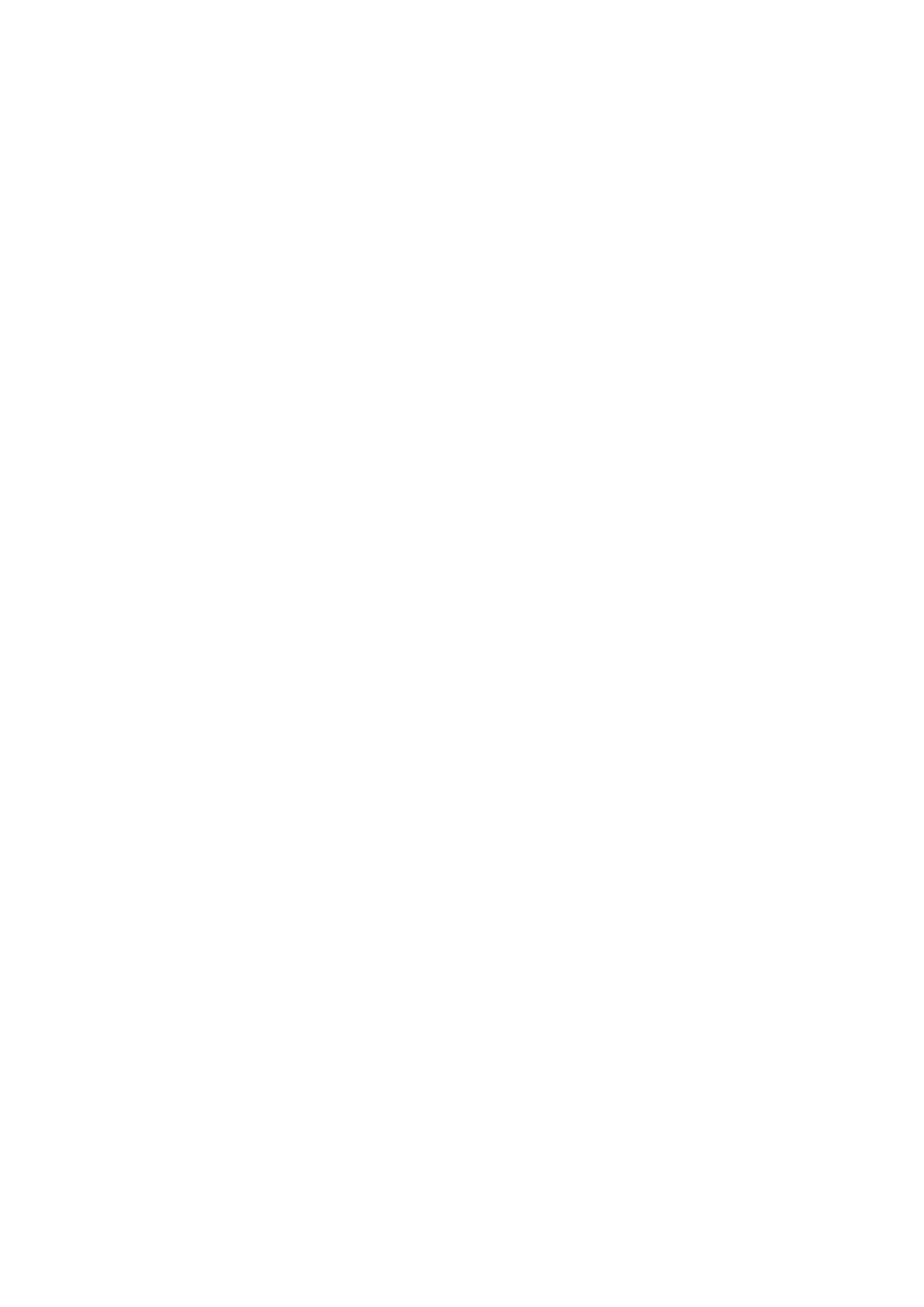# Recontextualizing Resistance

Edited by

Loubna Youssef and Emily Golson

Cambridge **Scholars** Publishing

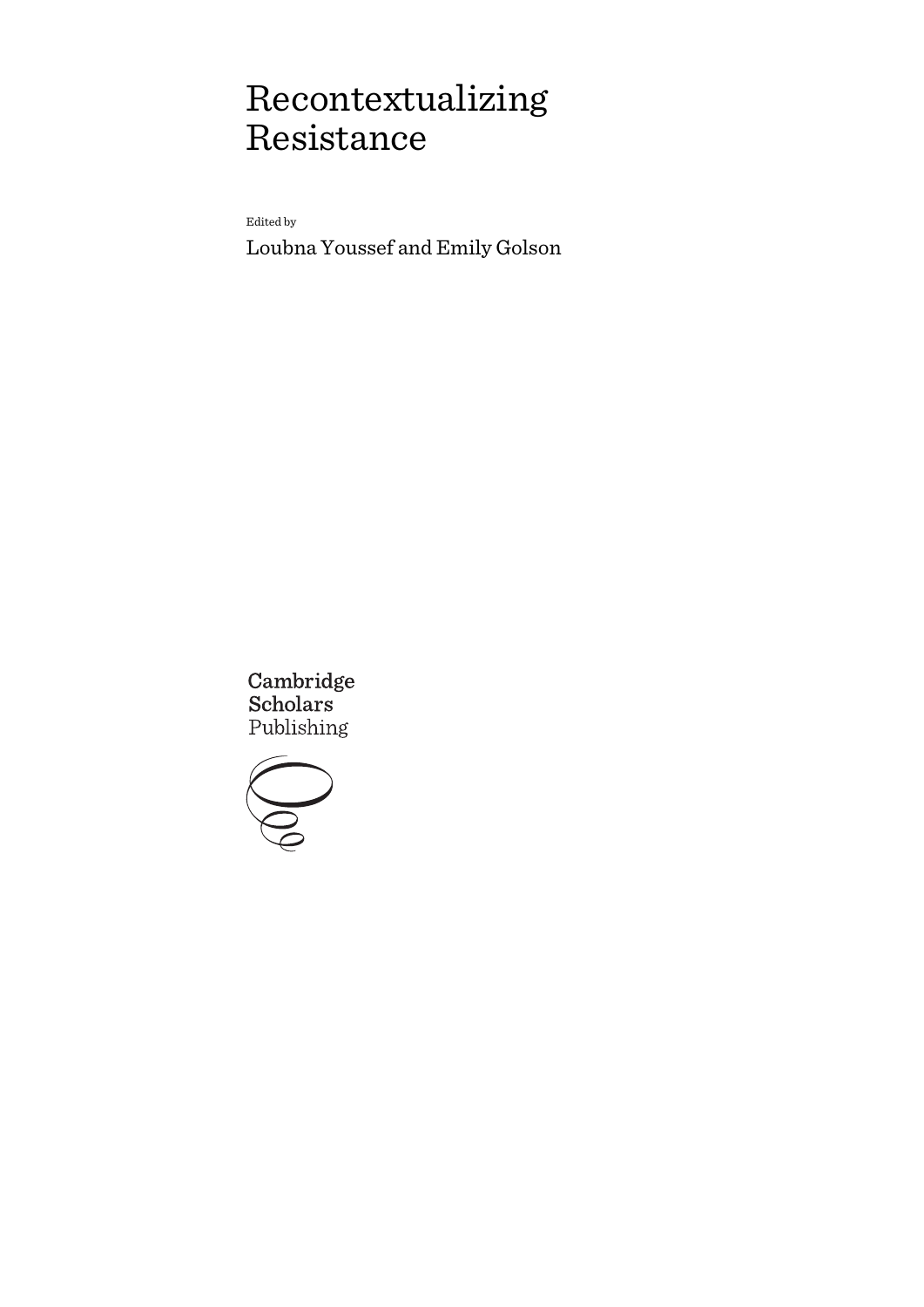Recontextualizing Resistance

Edited by Loubna Youssef and Emily Golson

This book first published 2017

Cambridge Scholars Publishing

Lady Stephenson Library, Newcastle upon Tyne, NE6 2PA, UK

British Library Cataloguing in Publication Data A catalogue record for this book is available from the British Library

Copyright © 2017 by Loubna Youssef, Emily Golson and contributors

All rights for this book reserved. No part of this book may be reproduced, stored in a retrieval system, or transmitted, in any form or by any means, electronic, mechanical, photocopying, recording or otherwise, without the prior permission of the copyright owner.

ISBN (10): 1-5275-0012-8 ISBN (13): 978-1-5275-0012-9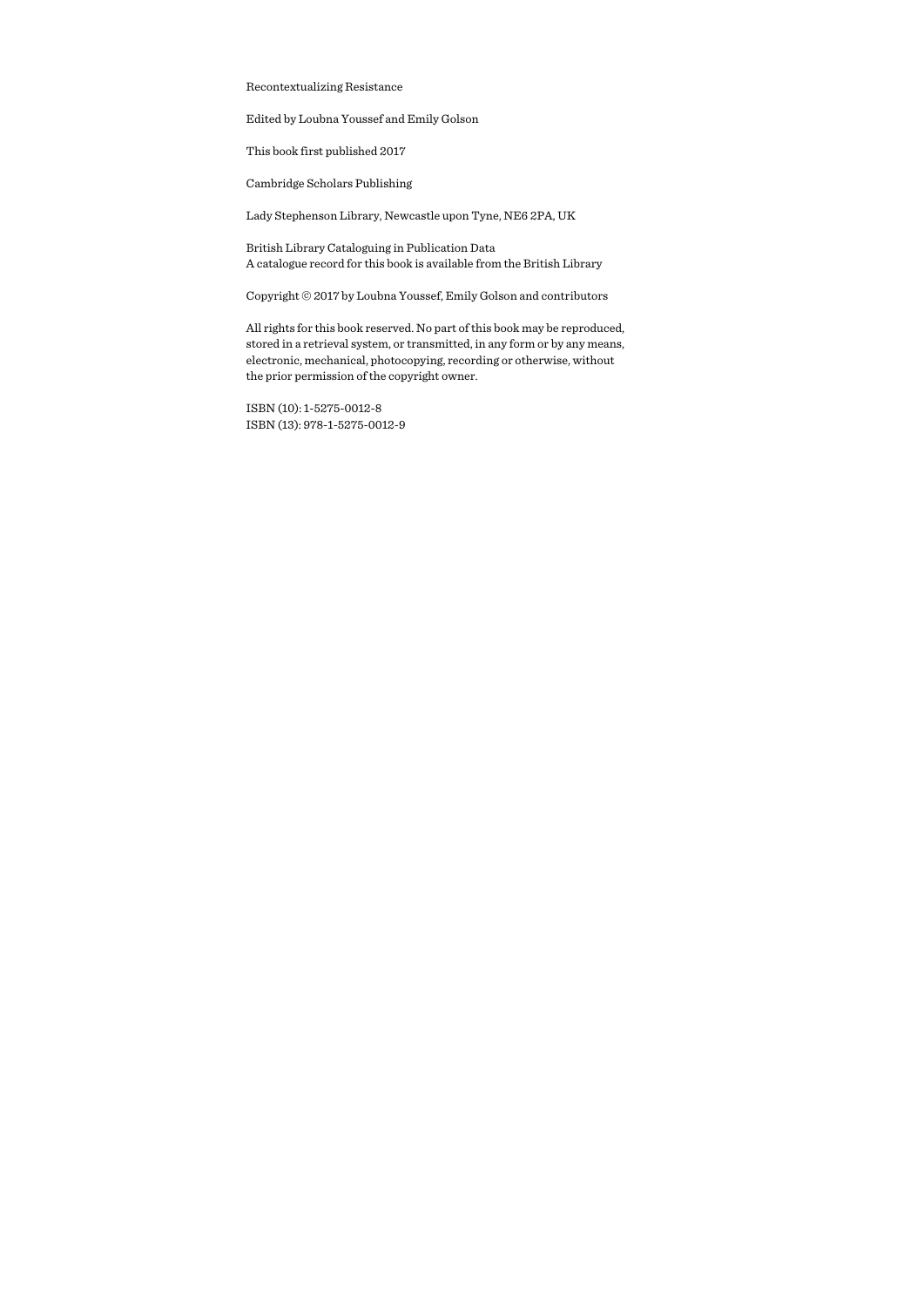## TABLE OF CONTENTS

| <b>Eyewitnesses</b>                                                                                                                  |
|--------------------------------------------------------------------------------------------------------------------------------------|
| Resistance—Existential and Linguistic: A Personal Perspective<br>Mohamed Enani                                                       |
| Sheikh Youssef's Biography as Epic: Writing, Teaching, and Singing<br>Resistance<br>Loubna A. Youssef                                |
| <b>Fiction</b>                                                                                                                       |
| The Many Uses of Silence in Three Post-Nahda Egyptian Works<br><b>Emily Golson</b>                                                   |
| Memory, Identity and Resistance in Susan Abulhawa's Mornings in Jenin:<br>Writing Back at the Zionist Discourse<br>Pervine El-Refaei |
| Resisting Local and Global Erasure: A Reading of Jamal Mahjoub's<br>Nubian Resistance and Other Works<br>Jacqueline Jondot           |
| British Black and Asian Writing: Countering the Dominant<br>and Re-Shaping Cultural and Collective Memory<br>Chris Weedon            |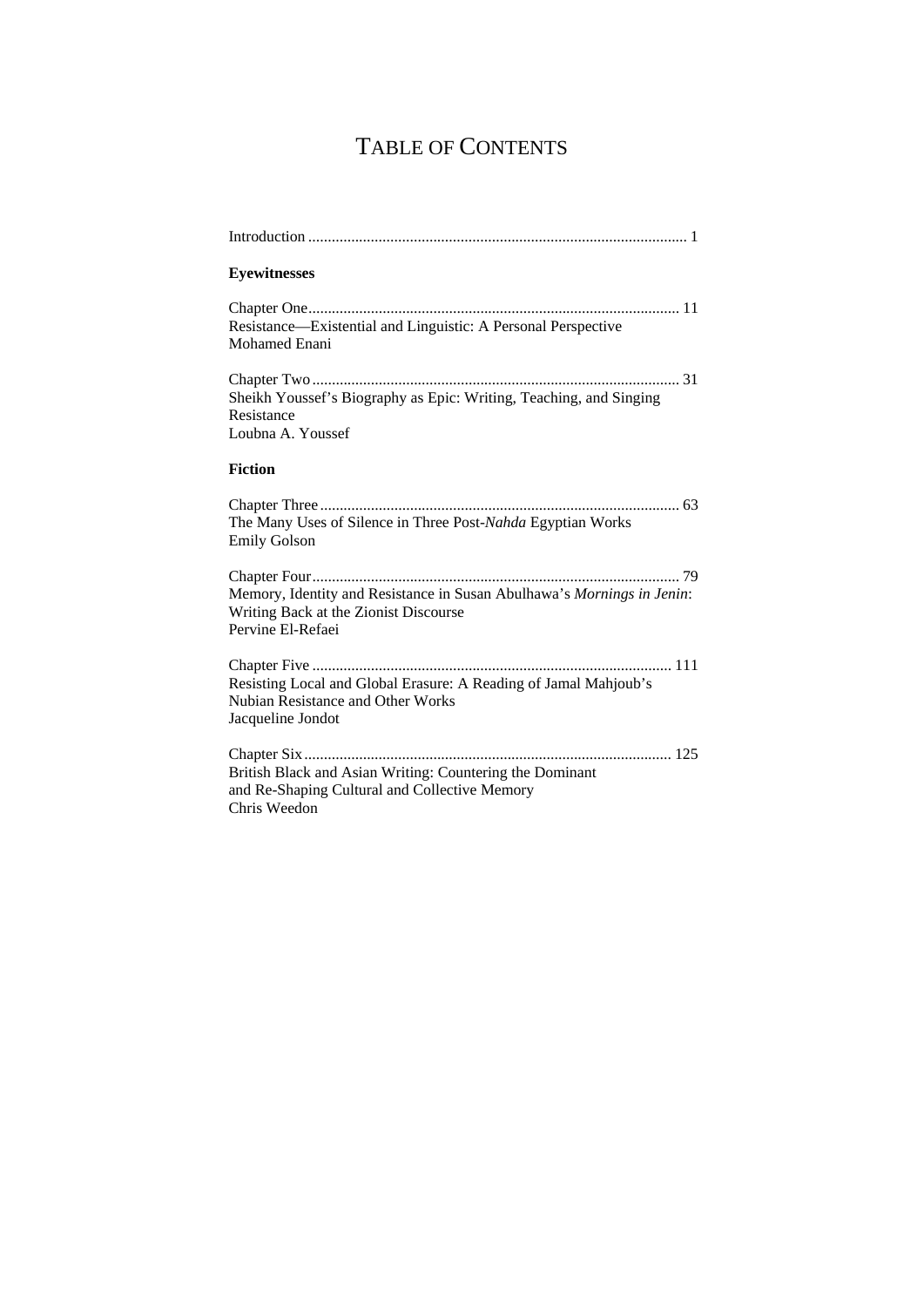## **Flash Fiction**

| A Victim Speaks Out: Margaret Atwood's "Little Red Hen"<br>Galila Ann Ragheb                                                                                                 |
|------------------------------------------------------------------------------------------------------------------------------------------------------------------------------|
| Drama                                                                                                                                                                        |
| "East, West Terrorists are Worst": Salmawy's The Chain and Soan's<br><b>Talking to Terrorists</b><br>Amal Mazhar                                                             |
| Allegory as a Form of Resistance in Al-Bassam's The Al-Hamlet Summit<br>and The Mirror for Princes<br>Omaya Khalifa                                                          |
| Orality as Resistance in Naguib Sorour's Menein Ageeb Nas<br>(Where Do I Find People [who Understand]) (1974)<br>Heba Aziz Selim                                             |
| Staging Affects: Writing With/On Bodies in Spiderwoman's<br>Sun, Moon, Feather<br>Nagla Al-Hadidy                                                                            |
| Storytelling, Communitas and Resistance in Contemporary Egyptian<br>Independent Theatre: Black Duck's Rainbow and Bussy Project's<br>A Well Behaved Girl<br>Amina ElHalawani |
| Resisting Impairment by the "Differently Abled": The Miracle Worker<br>and Children of a Lesser God<br>Heba El-Abbadi                                                        |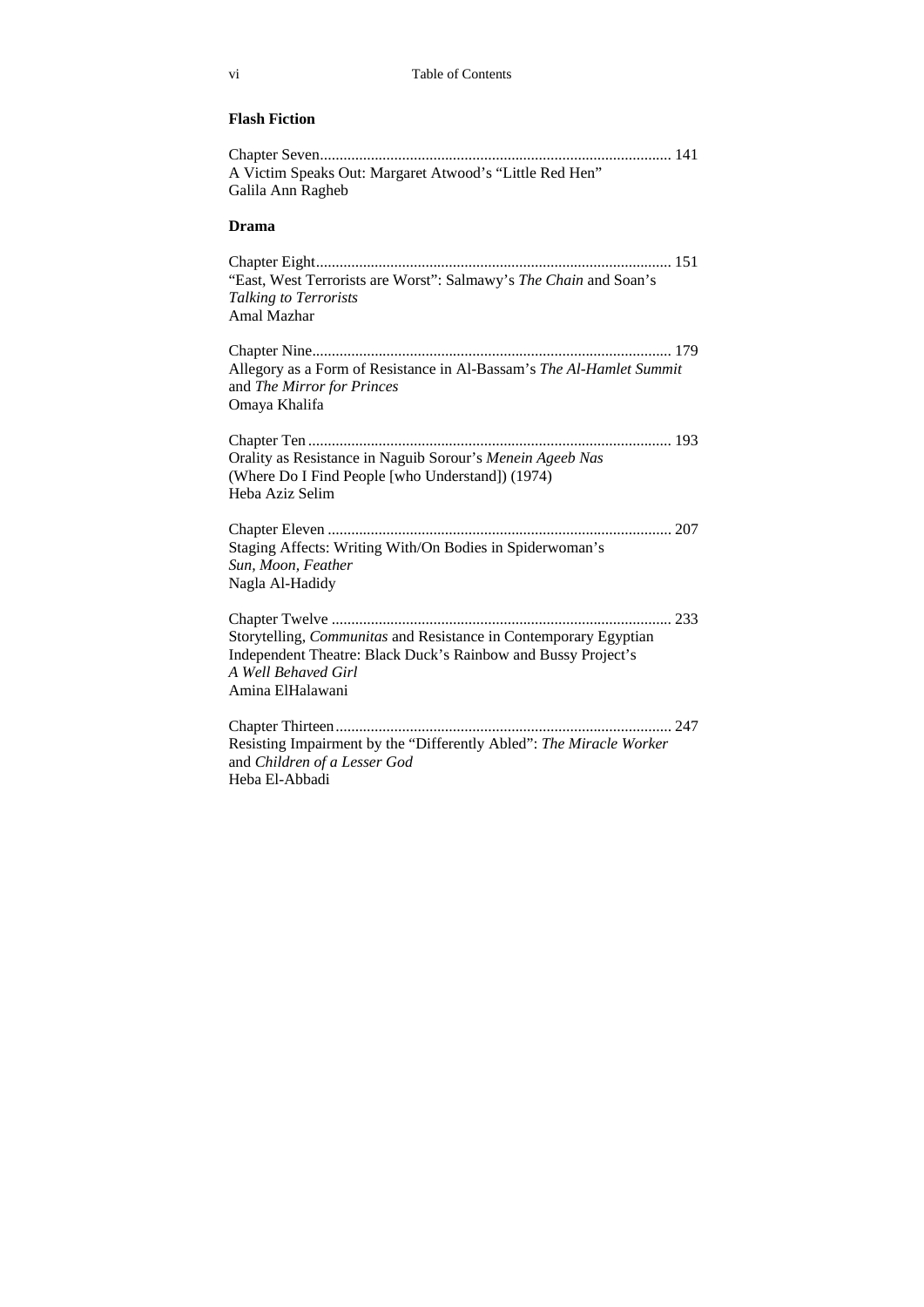### **Film**

| Palestinian Resistance: Responses and Debates<br><b>Yassmine Mahfouz</b>                                           |
|--------------------------------------------------------------------------------------------------------------------|
| Trinh Minh-Ha's A Tale of Love: A Narrative of Resistance<br>Aparajita Nanda                                       |
| <b>Poetry and Music</b>                                                                                            |
| Unspoken Resistance in Three Poems by Mourid Al-Barghouti<br>Hoda Shucry Ayad                                      |
| "The War of First-Names": Music and Islam in France<br><b>Albrecht Fuess</b>                                       |
| <b>Rhetoric</b>                                                                                                    |
| Egyptian Presidential Speeches: A Cluster Approach to Rhetorical<br>Analysis<br>Amani Badawi and Randa Anwar Halim |
|                                                                                                                    |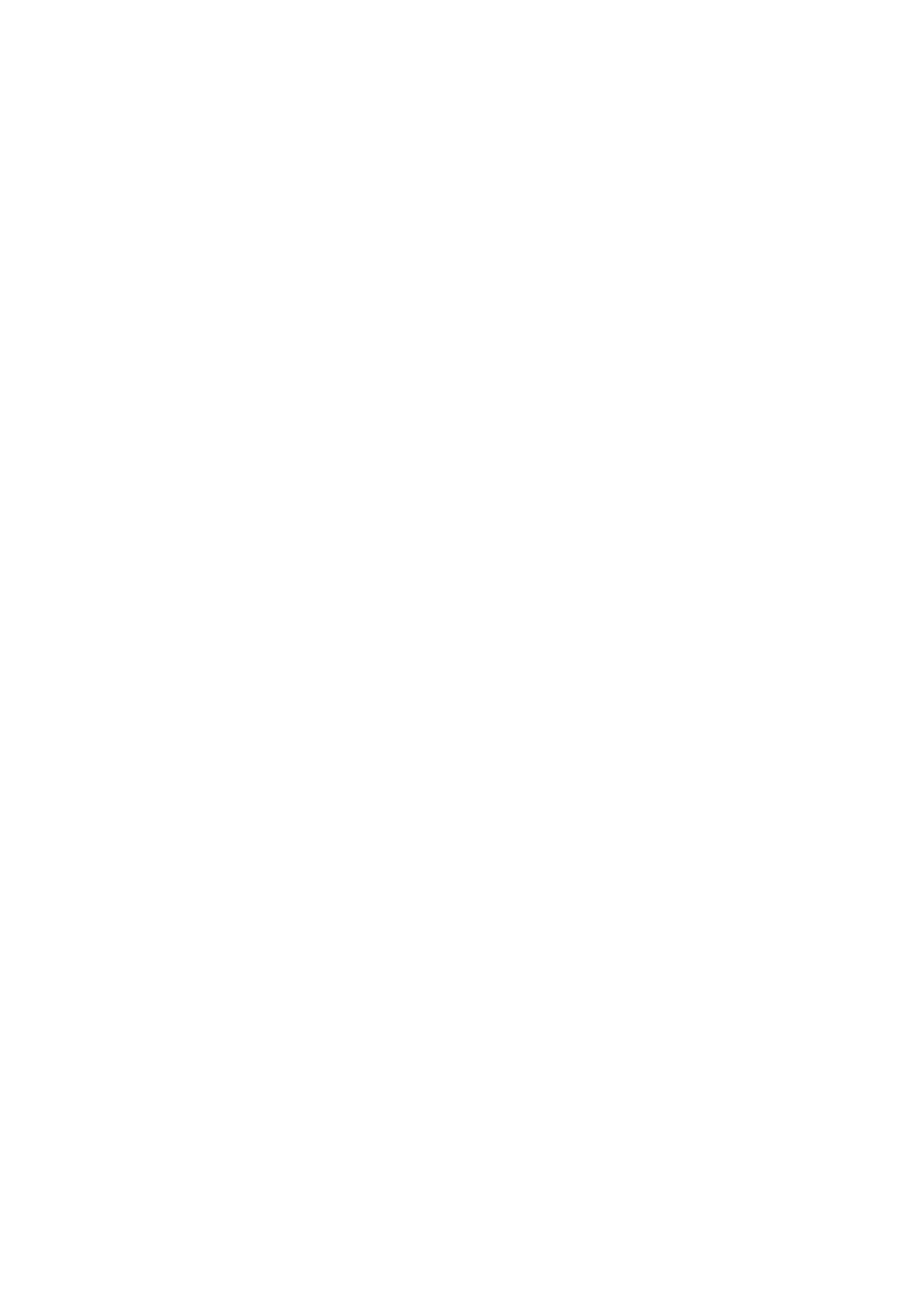## **INTRODUCTION**

Resistance, a theme that emerged from discussions of nineteenth-century literature, has become the focal point of several areas of study during the last seven decades. Its popularity was supported by reader-response theory and semiotic analysis: the former recognized that readers will bring their individual ideology, background, context, expectations, and interpretative strategies to the act of making meaning from texts and the latter acknowledged that language allows for meaning and perception of the world to be embodied in complex apprehensions of time and place in which juxtaposed details allow for the emergence of multiple nuances and insights. These and other theories formed the background for first generation postcolonial resistance studies of race, ethnicity, gender, and power and second generation studies of orientalism, feminism, and disability. Often these studies employ specialized vocabulary that describes negative or positive processes that affect the identity or subjectivity of a group. Examples of this vocabulary are as follows: essentialism, the process of selecting specific attributes of an identity to characterize an individual or a people; alterity, a process that approaches specific attributes of individuals and peoples as "other" or "different"; ambivalence, a feeling that arises from identifying individuals or groups as inferior and exotic, innocent and devious, blessed and cursed, etc.; hegemony, the tracing of the social, cultural, ideological, or economic forces that control and transform the subsequent identity of individuals and groups; diaspora, the migration of cultures and peoples that often results from or are part of resistance; and metanarrative, the process of presenting a decontextualized resistance experience or belief as truth. Although varied and interesting, resistance studies have their limitations: penetrating explorations sometimes end in clichéd solutions, binary oppositions sometimes obscure complex problems, and specialized vocabulary, when taken out of context, can constrain rather than open new possibilities for meaning. More importantly, however, these studies provide strong support for works that celebrate the profound meanings, provocative insights, unconstrained energy, and powerful human emotions in what has slowly come to be recognized as resistance "art."

The contents of this book draw upon theoretical and creative resistance texts written from the mid-twentieth to the early twenty-first centuries.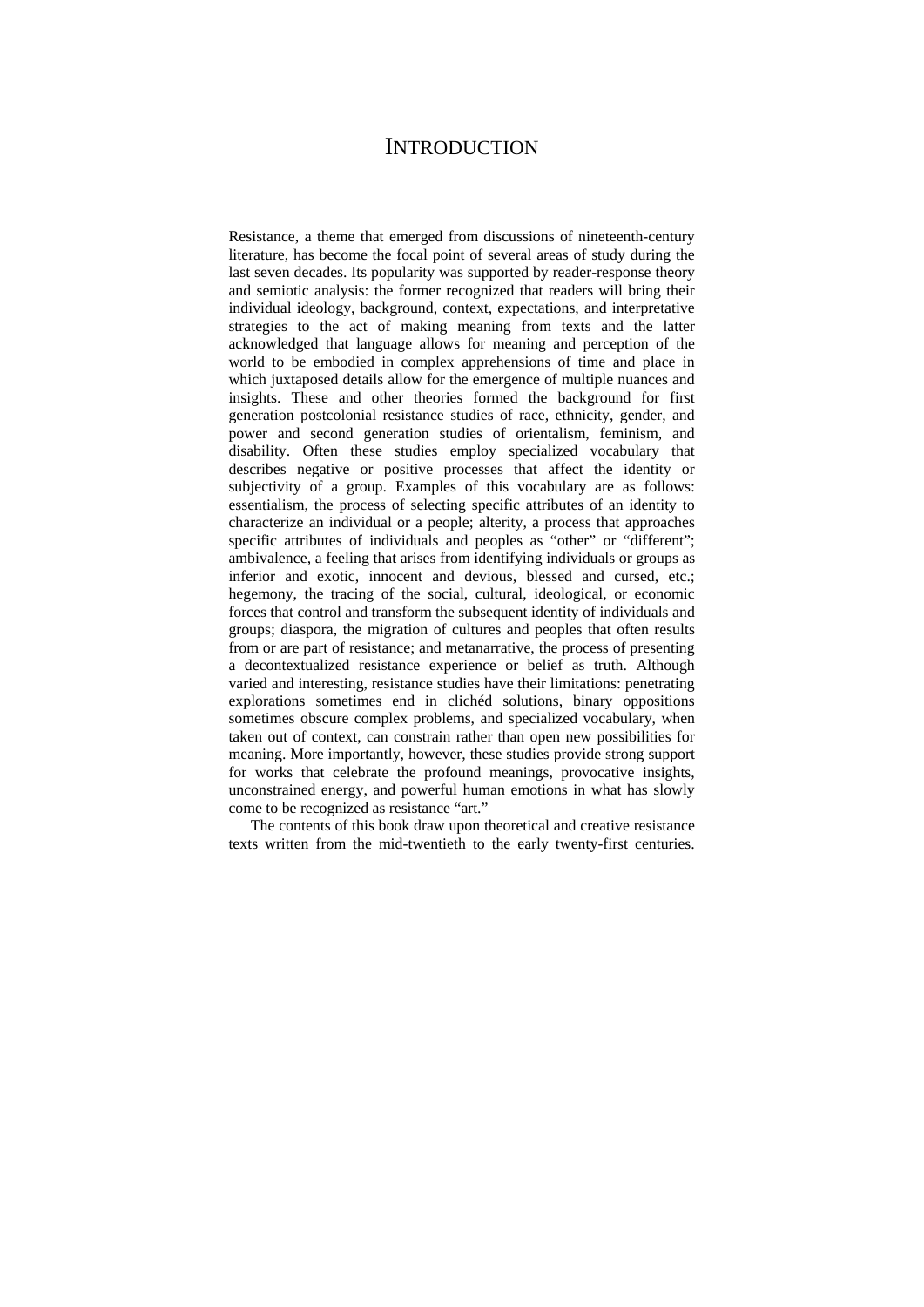#### 2 Introduction

Beginning with Barbara Harlow's *Resistance Literature* (1987), a work that focused critical discussion on what she defined as a category of writing that emerged from the "organized national liberation struggles of the nineteenth century, alongside guns, pamphlets, and diplomatic delegations" (xvii), we summarize and extend her argument to include subsequent creative works. In the first chapter of Harlow's text, she credits the title of her book to the publications of Ghassan Kanafani (1936–1972), a well-known Palestinian journalist, activist, fiction writer, and critic of the 1960s, whose *Literature of Resistance in Occupied Palestine*: *1948– 1966* was based on the premise that cultural resistance was "no less valuable than armed resistance" (2). As Harlow notes, Kanafani influenced the thinking of Lebanese writer Elias Khouri, who referred to the increasing appearance of ideology in literary writing as a needed "literary resistance to the hegemony and oppression in the Arab region." In his "Democracy and Modern Despotism" (1982), Khouri argued that "linguistic initiatives working together with rigid conditions in occupied lands are both a means of political mobilization and a repository of a collective memory, and as such, must be respected and preserved because they sustain, within the popular memory, national community" (34).

Expanding upon the claims of Kanafani and Khouri, Harlow furthered her study of resistance literature by reminding her audience of the request made by Edward Said in "Permission to Narrate" (1984), in which he openly admitted that even though resistance literature was both "political and politicized," it offered a needed portrait of the struggles of contemporary life" (16–29). Adapting terms and quoting views expressed in Said's *The World, the Text, and the Critic* (1983), *Orientalism* (1979), "Orientalism Reconsidered" (1985), and his introduction to Halim Bakarat's *Days of Dust* (1983), Harlow listed the reasons for his approval of resistance literature as follows: it exposed an "existential mutation for which Arab history was unprepared" (Harlow 1987, 18); it addressed misconceptions in previous constructions of the Arab and Middle East "other" (Said 1979, 65–7); and it encouraged the revisions of national, regional, and cultural identities, which Said claimed were "more consistent with the current Arab movement" from "hereditary ties of 'filiation' to collective ties of 'affiliation'" (1983, 16–25).

To further strengthen her case, Harlow cited Michel Foucault's call "to abandon a whole tradition that allows us to imagine that knowledge can exist only where power relations are suspended" (1987, 27) to concentrate on "the exploitation of knowledge by interests of power to create a distorted historical record" (ibid., 116). Thus, in support of what she and others recognized as a need for an "immediate intervention into the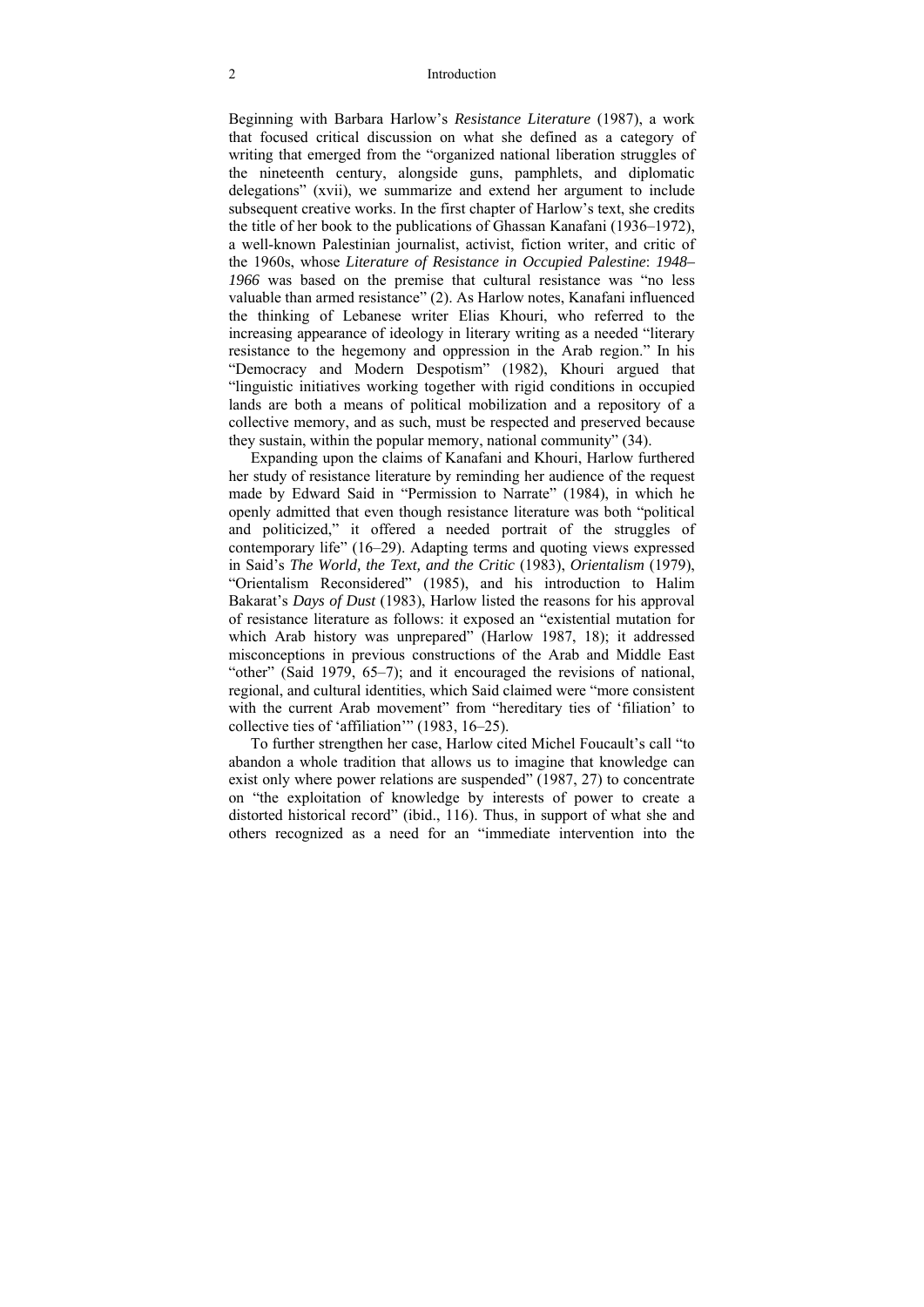historical record," Harlow built her case for the production and study of a literature that "interrupted the present agenda of those writing history" to encourage the creation of works that featured "historically specific analyses of ideological and material conditions," thereby confronting writerly and scholarly issues in a meaningful way.

Shortly after the publication of Harlow's *Resistance*, cultural critic Rey Chow broadened and enhanced arguments for and against the study of resistance in works of art by suggesting that those who spoke against that which oppresses and for the oppressed "other" were taking a position of powerlessness in order to claim a particular form of "moral power," an insight which she linked to Derrida's concept of "essential fundamentalism" (1993, 11). Recognizing that, as Bowan states, the "occasional convergence of cultural activities and issues involves dimensions and decisions that are ethical and political" (2010, x), Chow identifies situations in which one "other" does violence to another "other," and vice versa, as a rhetorical rather than ethical or moral paradox (1993, 10–11). Thus, by validating what Stuart Hall called a vital portrayal of "ever irresolvable but permanent tension" in and among cultural productions, area studies, and cultural studies (1992, 285), and by suggesting that there are differences in the resistances explored in these approaches, Chow not only creates a space for the various arguments that comprise the cultural studies terrain but also elevates "resistance" to a special category of inquiry (1998, 67).

Our book touches upon the development of resistance art during the last seven decades through genres of autobiography, fiction, flash fiction, drama, film, music, poetry, and speeches, each of which adds a different perspective to our recontextualization of resistance. Most of the studies' contents refer to productions in the Arab region, but a few examine resistance in works that have emerged elsewhere. The first chapter of our text begins with a philosophical history of the concepts of power and resistance written by the award-winning playwright and translator Mohamed Enani, who found himself in the middle of a resistance movement when he returned to Egypt in the 1970s after 10 years of study in England. The second chapter by Loubna A. Youssef provides support for those who view resistance as art by drawing upon the well-known children's writer Abdel-Tawab Youssef's (1928–2015) view of the life of his father, Sheikh Youssef, as an epic journey of resistance in *My Father: An Egyptian a Teacher* (Arabic 1976/English 2014). The remaining essays, written by scholars who live and work in countries in which resistance art has a long and honourable history, examine instances of cultural resistance in poetry, drama, fiction, folklore, music, speeches, and digital works that offer additional insights and recontextualizations.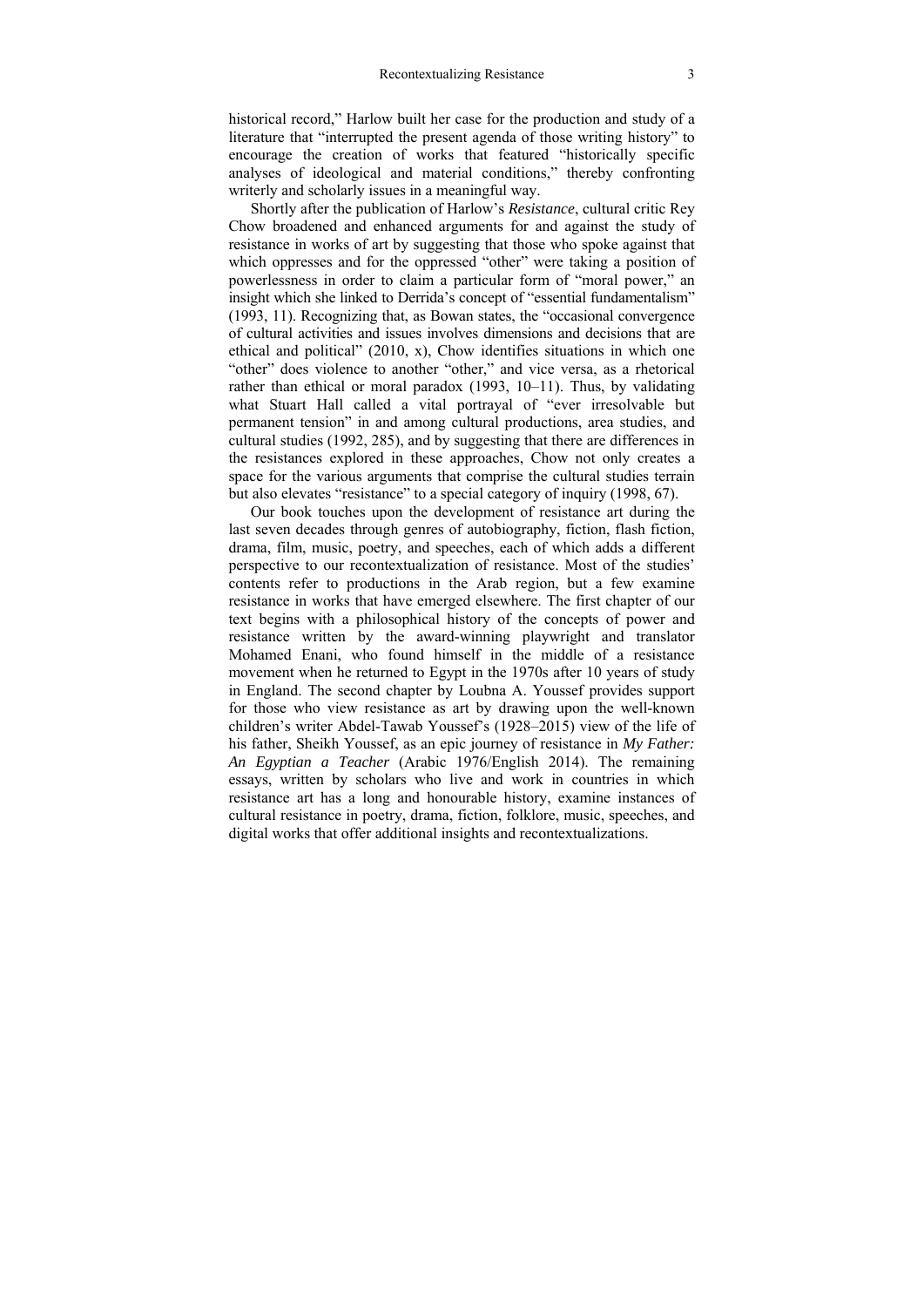#### 4 Introduction

Emily Golson's essay on the many uses of silence in three works of two Egyptian fiction writers, Yusuf Idris and 'Abd al-Ḥakīm Qāsim, argues that the commonly accepted Western interpretation of silence as being negative is not fully evidenced in the Arab fiction of the Egyptian post-*nahda* period; rather, the silence that appears in the *nahda* and other periods of Egyptian writing is used to introduce shifts or important moments when the writer is recontextualizng former Western assumptions or interpretations. The next three essays offer insightful responses to other common assumptions. Pervine El-Refaei argues for a revised understanding of the relationship between memory and identity in Susan Albuhawa's *Mornings in Jenin* (2010) by tracing the emotional effects of exile and migration of three generations of a Palestinian-American family to their startling conclusion. Jacqueline Jondot identifies fragments of inter and intratextuality in the novels of Nubian writer Jamal Mahjoub as contributing to a revised, nomadic identity of the Nubian self. And finally, Chris Weedon challenges the British conception of a singular shared British history and ancestry by following the story of a street boy of African and Asian descent from Yemen to Somalia to the Sudan, Egypt, Palestine, Italy, and miscellaneous British merchant ports-of-call in the British-Somali writer Nadifa Mohamed's *Black Mamba Boy* (2010), a work which Weedon claims not only rests in the collective memory of different groups but may also contribute to a revised British identity.

In the area of flash fiction (a type of short short story), Galila Ragheb examines the various techniques used in Atwood's *The Little Red Hen* to explore and skilfully subvert the original meaning of the narrative to reveal a hen who "resists stereotyping and becomes both the victim and victor of her own tale." By questioning the illogicality and unfairness of patriarchal discourse, the hen arrives at a deeper intellectual understanding of her identity, as is the case in all of the prose fiction studied in this volume.

In contrast to the fiction, the drama studies emphasize the physical and emotional aspects of resistance by creating spaces for physical and oral juxtapositions. Recognizing that the arena of struggle has moved beyond orality to ferocious acts of terrorism, Amal Mazhar examines two plays— Mohammed Salmawy's *The Chain* (1994) and Robin Soans's *Talking to Terrorists* (2005)—in order to distinguish between the terms "terrorists" and "freedom fighters." Omaya Khalifa focuses on allegory in the adaptation and appropriation of two plays by the Kuwaiti playwright, director and founder of Zaoum Theatre in London in 1996, Sulayman Al-Bassam, one of which is Shakespeare's *Hamlet* that he localized and recontextualized to produce a political allegory. Stating that orality, in the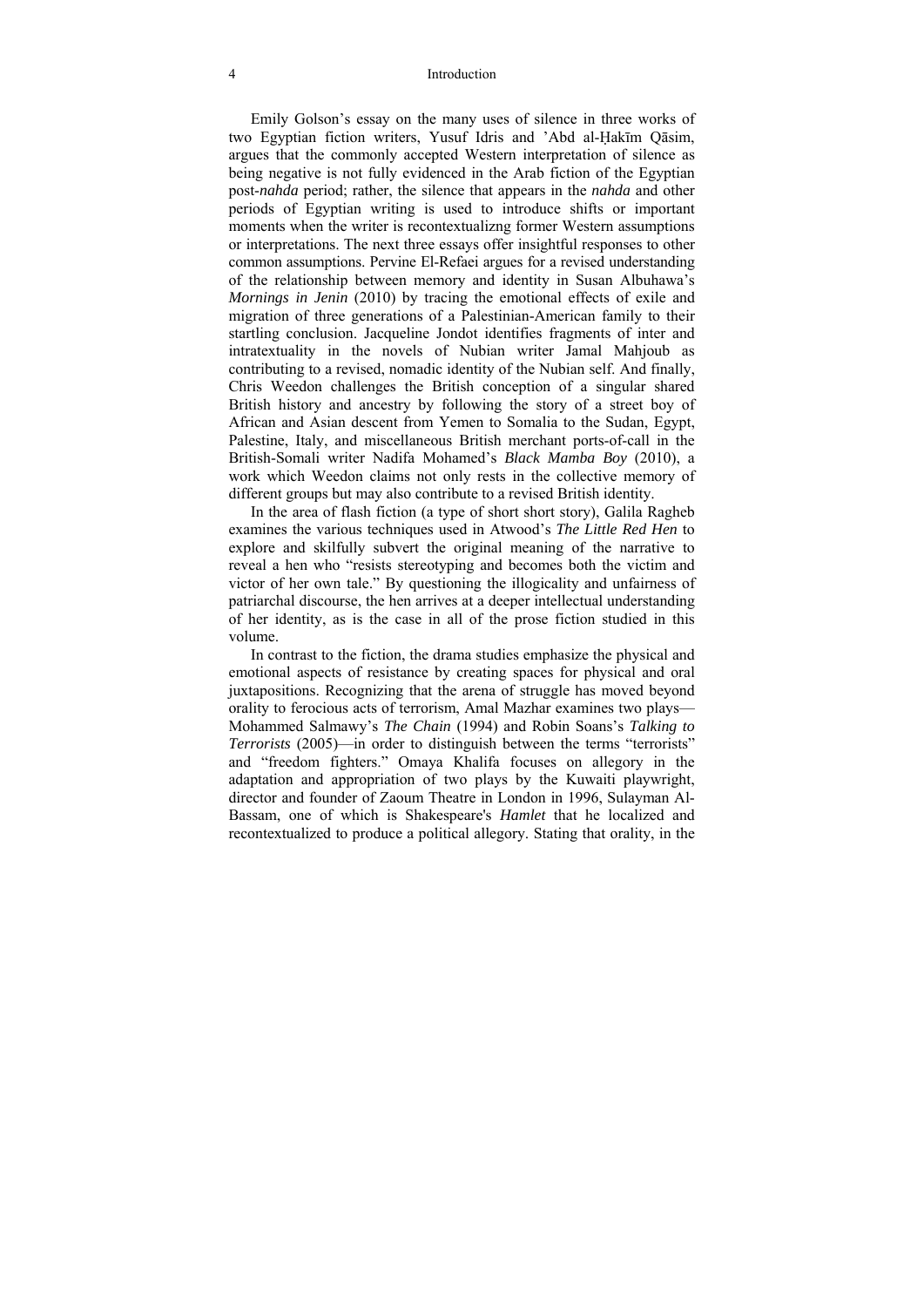form of stories, forms the backbone of a culture, Heba-T-Allah Aziz Selim argues that Naguib Sorour's *Menein Ageeb Nas* (Where do I Find People [who Understand]?) (1974) is an epic play that not only retells a memorable love story but also narrates the story of a country finding in orality a means for allowing dramatic utterances and movements to express various aspects of love's resistance to tyranny and oppression. Taking advantage of emerging research in affect theory, Nagla al-Hadidy examines the dubious representation of a boy as both subject and object in The Spiderwoman Theater's *Sun, Moon, Feather* (1975) as an illustration of Deleuze and Guattari's argument that "a body is not perceived as having an intrinsic inner meaning by itself but as a part of something that acquires meaning with the assemblages it develops with other bodies." Amina ElHalawani picks up this argument as she focuses on storytelling as a way of forming *communitas* in Egyptian independent theatre through the Black Ducks' *Rainbow* (2014) and the Bussy Project's *A Well-Behaved Girl* (2014). And finally, Heba El-Abbadi recontextualizes the resistance to the "dis" in the word dis-abled in William Gibson's *The Miracle Worker* (1956) and Mark Medoff's *Children of a Lesser God* (1980) by exploring the playwrights' representation of power inequities in the lives of their characters. In almost all of these cases, resistance is portrayed as a deep emotional, if not spiritual, longing for authenticity.

If fiction provides an intellectual backdrop for resistance, and drama expresses the emotional and physical connection to it, then film provides a broad sensual framework through which the former provisions can be united. In her essay on the film *Rana's Wedding* (2002) and *Paradise Now*  (2005), by the Palestinian director Hani Abu Assad, and the film *The Bombing* (1998) by the French-Israeli director Simon Bitton, Yassmine Mahfouz argues that the background for the occupation of Palestine from 1948 onward provides a synopsis of the effects of different forms of resistance on the Palestinian estrangement from country and culture. She concludes that the consequences for those who live in an occupied Palestine do not radically differ from those who leave: all will suffer from feelings of mental, psychological, and/or physical entrapment. Aparajita Nanda examines Trinh T. Minh-ha's *A Tale of Love*, a film loosely based on a nineteenth-century Vietnamese national poem of love, "The Tale of Kieu." The filmmaker's revision situates the action in the immigrant reality of the United States, where the modern-day Kieu writes about her poetic predecessor while working as a freelance writer and a part-time model. Noting how the poetics of love becomes visible through various sites of resistance and contextual discourses, such as the use of colour, movement, the veil, and so on, Nanda argues that Minh-ha advocates a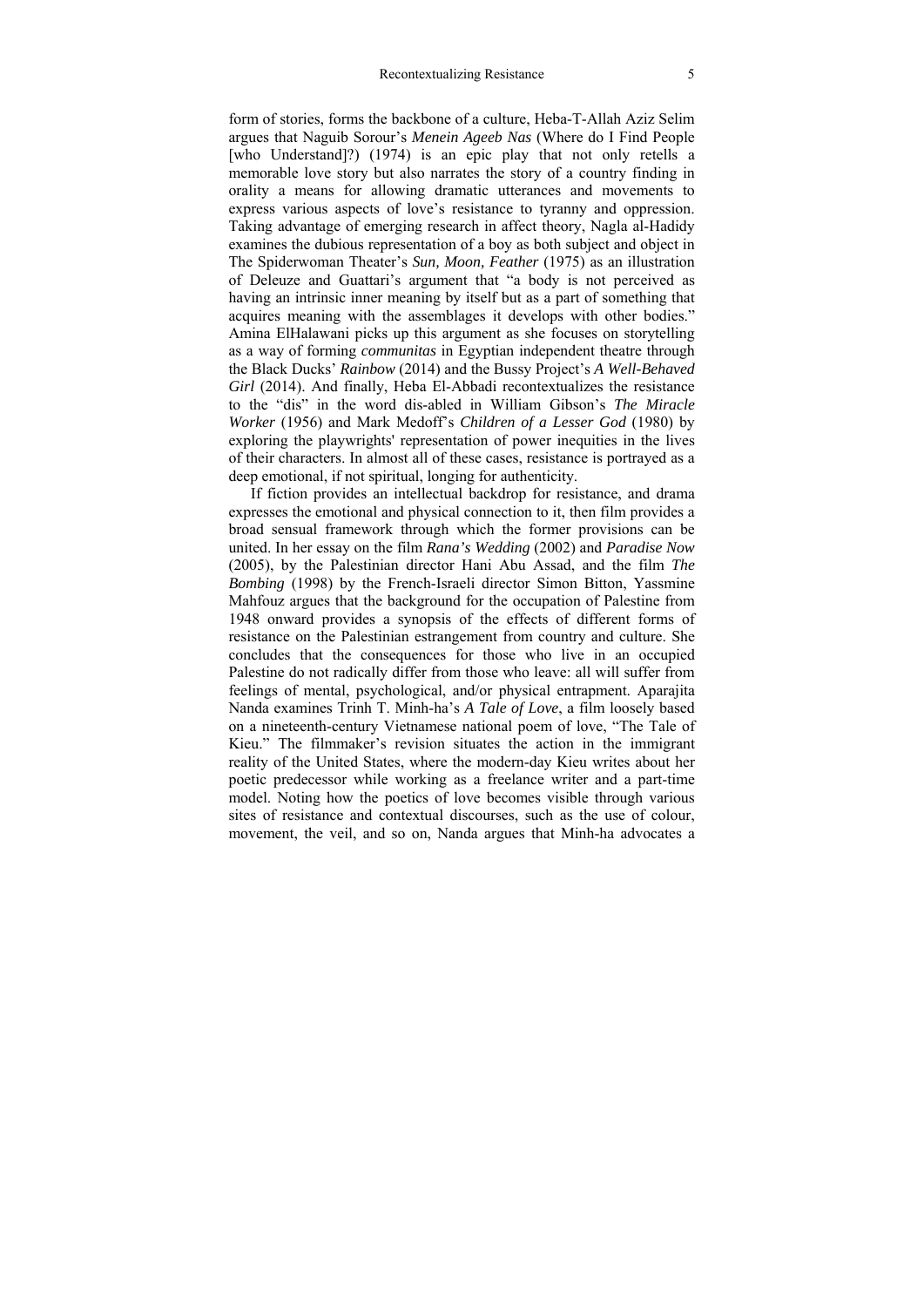much broader interpretation of Kieu's story than that proposed in traditional interpretations of love stories.

The chapter offerings for poetry and music provide examples of art that resists change and art that spreads throughout the diaspora respectively. In opposition to the use of resistance, Hoda Shucry Ayad explores the work of Mourid Al-Barghouthi, a contemporary Arab poet who, though Palestinian, strongly opposes politicizing art and reaches for a poetic expression that rests solely on an aesthetic beauty that could never be expressed in resistance art. Albrecht Fuess, on the other hand, studies how migrants with a Muslim background respond and resist through music by shedding light on the growing "Islamization" of French music in the French *banlieu*.

Finally, as an example of rhetorical resistance art in nonfiction, Amany Badawy and Randa Anwar offer a cluster analysis comparison of the inaugural speeches of Mohamed Morsi on June 29, 2012 and Abdel Fattah el-Sisi on July 3, 2013, concluding that Morsi's clusters portray the image of a president who seeks to earn acclaim through the use of kinship terms, endearing qualities, and direct address, while el-Sisi's clusters offer a view of a military man caught up in thinking and planning for the future. Both resist the upheaval leading up to Mubarak's removal from office by creating carefully constructed portraits of themselves that stand in opposition to what Mubarak was perceived as representing.

In sum, the essays in this text present recontextualized or expanded versions of a number of theoretical arguments and traditional assumptions that address four prominent resistance concerns. First, resistance is not constrained to any one country, discipline genre, or period. Second, resistance can be evidenced in art without taking away from the aesthetic value of a work. Third, some forms of resistance encourage thoughtful, positive interpretations of a moment. And fourth, resistance is a necessary and valuable tool for advancing the human condition. We hope that our collective contributions further the understanding of these resistance concerns.

Finally, we would like to thank the Department of English, Faculty of Arts, Cairo University for organizing The Twelfth International Symposium on Comparative Literature entitled "Literature and Language of Resistance" (November 11–13, 2014), and The Faculty of Arts and Cairo University for sponsoring the conference that inspired this text. We are also grateful to the University of Northern Colorado for granting a sabbatical to work on the manuscript.

> Loubna Youssef and Emily Golson Cairo, January 2017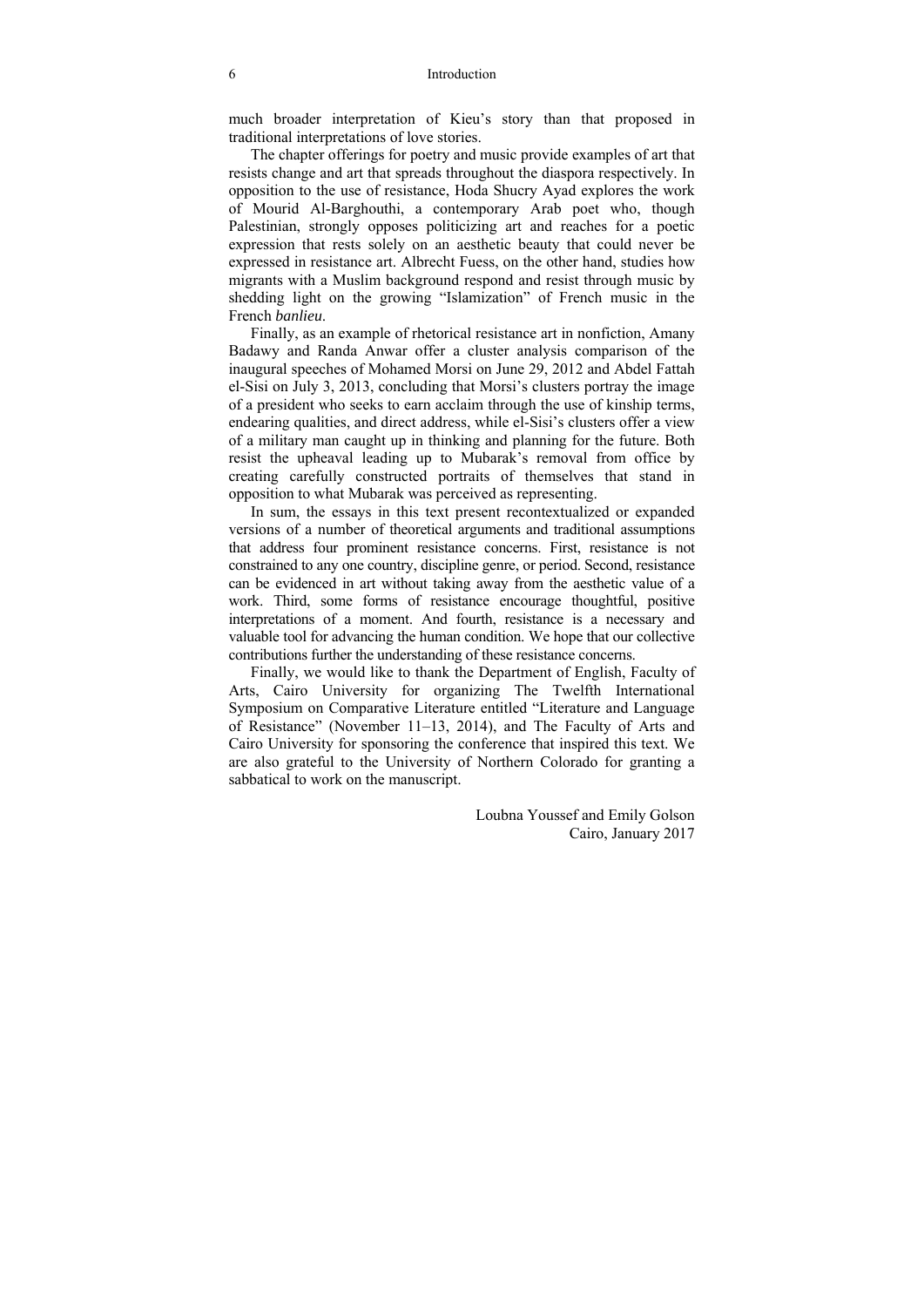### **Works Cited**

- Bowan, Paul. *The Rey Chow Reader*. New York: Columbia University Press, 2010.
- Chow, Rey. *Ethics after Idealism: Theory-Culture-Ethnicity-Reading.*  Bloomington, IN: Indiana University Press, 1998.
- —. *Writing Disapora: Tactics of Intervention in Contemporary Cultural Studies.* Bloomington, IN: University of Indiana Press, 1993.
- —. "Introduction" in Halim Backaret, *Days of Dust.* Washington DC: Three Continents Press, 1983.
- Foucault, M. *Discipline and Punish*: *The Birth of the Prison*. Trans. Alan Sheridan. New York: Vintage, 1979.
- Hall, Stuart. "Cultural Studies and Its Theoretical Legacies," *Cultural Studies*, edited by Lawrence Grossberg, Cary Nelson, and Paula Treichler. New York: Routledge, 1992.
- Harlow, Barbara. *Resistance Literature*. New York: Methuen, 1987.
- Kanafani, Ghassam. *Literature of Resistance in Occupied Palestine: 1948- –1966.* Beirut: Institute for Arab Research, 1982. (In Arabic).
- Khouri, Elias. "Democracy and Modern Despotism," in *The Lost Memory*. Beirut: Institute for Arab Research, 1982. (In Arabic).
- Said, Edward. "Introduction" in Halim Barakat. *Days of Dust*. Washington DC: Three Continents Press, 1983.
- —. *Orientalism*. New York: Vintage Press, 1978.
- —. "Permission to Narrate." *Journal of Palestinian Studies* 13 (3) (1984). https://postcolonialseminar.files.wordpress.com/2013/05 /permissiontonarrate.pdf.
- —. *The World, the Text and the Critic.* Cambridge, MA: Harvard University Press, 1983.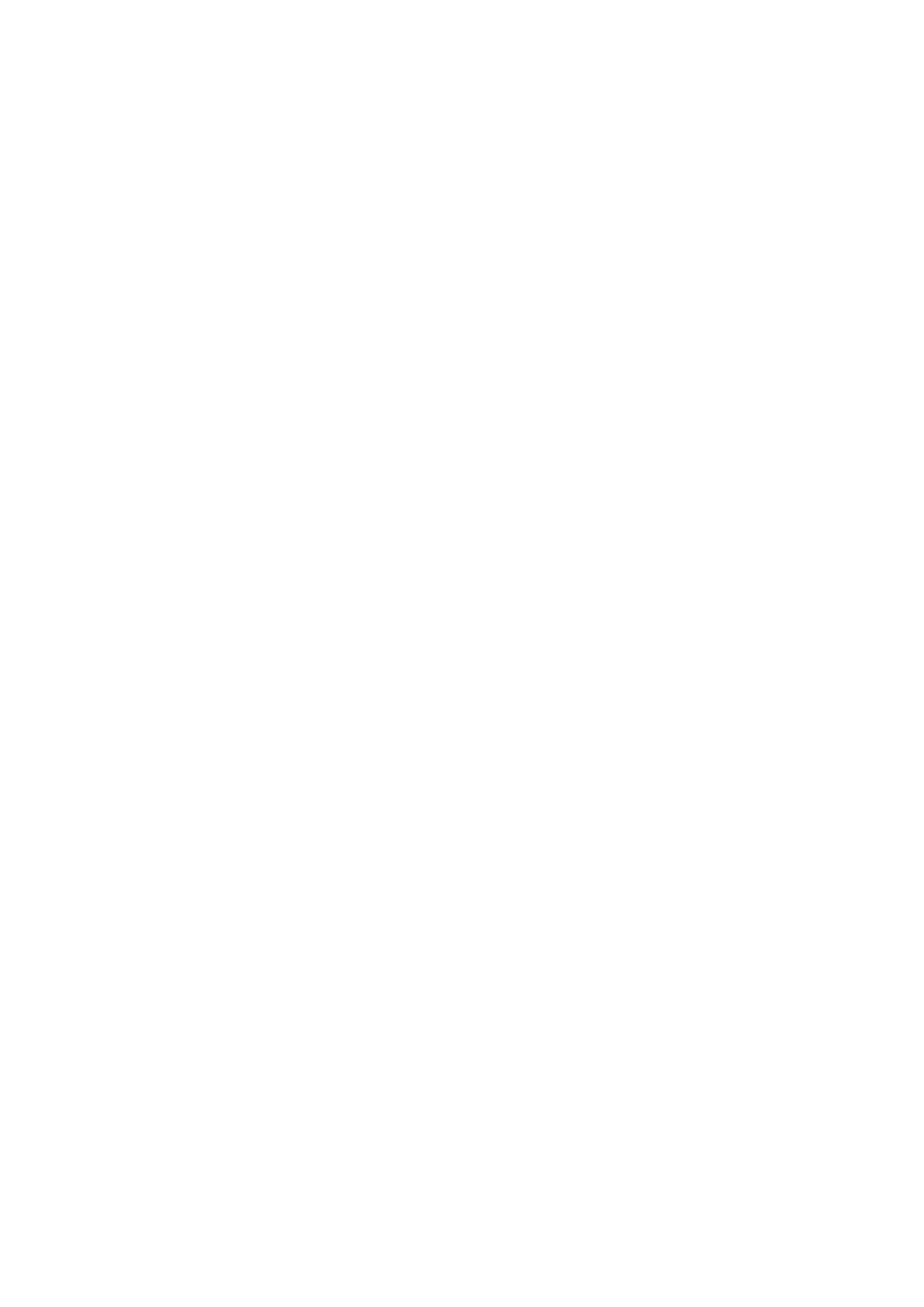## **EYEWITNESSES**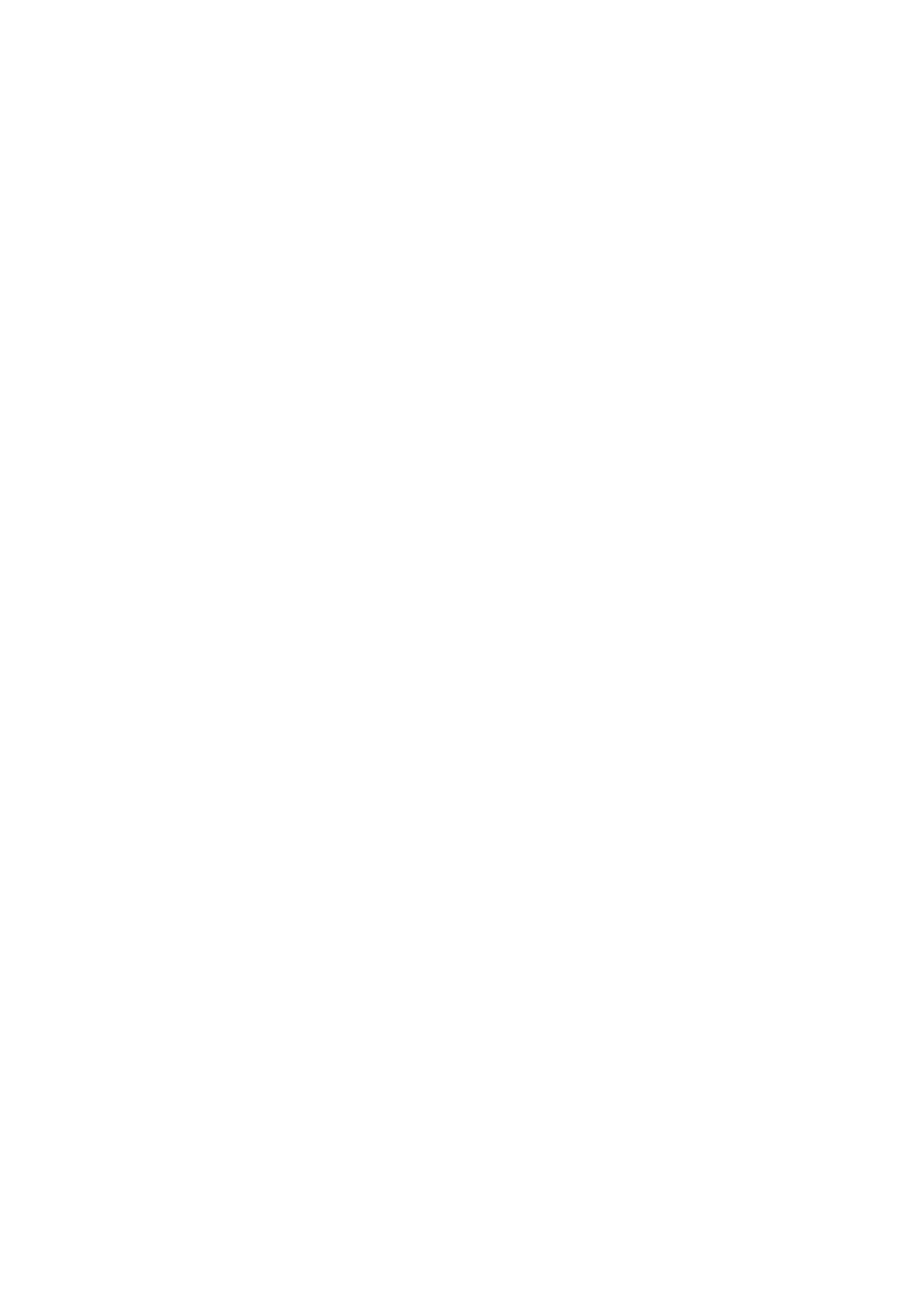## CHAPTER ONE

## RESISTANCE—EXISTENTIAL AND LINGUISTIC: A PERSONAL PERSPECTIVE

## MOHAMED ENANI CAIRO UNIVERSITY

Brought up on the alternate use and abuse of power in Egypt for more than half a century, I believed in Lord Acton's famous adage: "Power corrupts: absolute power corrupts absolutely." However, being at an almost total remove from the disturbances of rule and the political turmoil in the Middle East for a whole decade during my study in Britain, I was happy to accept what I later knew was Heidegger's theory about the "destinies of Being." What Heidegger means, of course, is that "Being" has inherent laws which determine the destiny of *beings.* If one had to define my philosophical stand, if so it was, one would say it was a combination of Rorty's pragmatism and an almost metaphysical faith in knowledge. I voraciously read and translated all sorts of texts, and, on my return to Egypt, found in reading and writing a source of new pleasure and an intimation of social power. Especially when I wrote for the stage or translated plays, I felt the power of the creator who watches their creatures say what they want them to, do what they have envisaged, and—more importantly—*be* what they decide them to be. It wasn't until I discovered Foucault much later—in the late 1980s in fact—that I began to link, or to see a link, however inchoate, between power and knowledge.

In his *History of Sexuality* (1978), Foucault says "Power is everywhere, not because it embraces everything but because it comes from everywhere" (Vol. I. 93). More fascinated, naturally, by the power/knowledge dyad than by Foucault's new definition of power, I still assumed that power pertained primarily to the political sphere, as facts in the Egyptian situation led me to believe. Not surprisingly, knowledge seemed to be allied to the work of the intelligence services, about which I had learnt a great deal. To my yet-untrained mind, living in the genial atmosphere of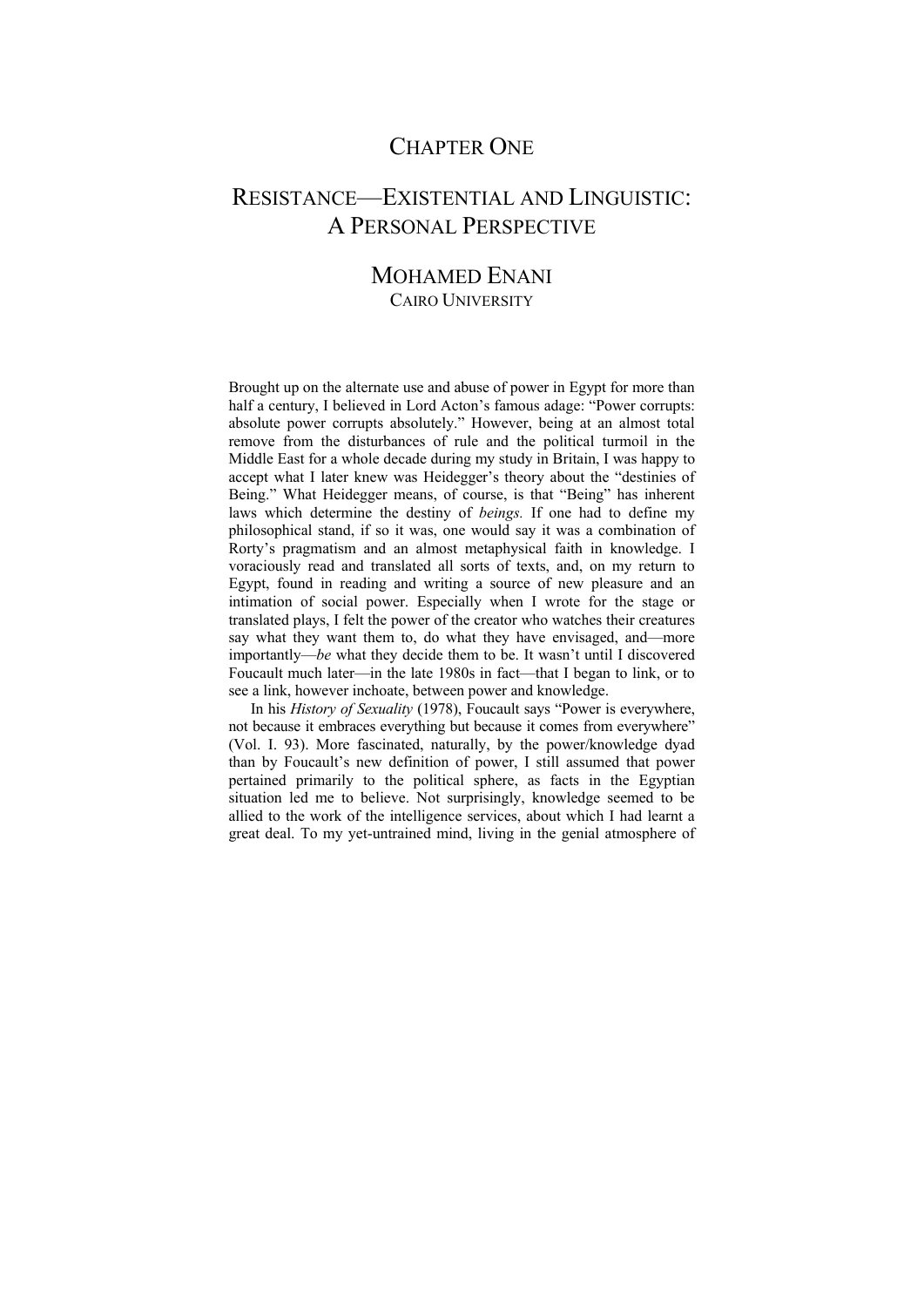the English Department headed by a kindred spirit, the high-minded Hoda Guindi, I had not been introduced to the modern arts of hedging, prevarication, and chicanery in present-day ideological contestation. I still assumed that the concept of power as all-pervasive was simply a reworking of the Nietzschean philosophy of "the will to power," to which we had been introduced early in life but only as a curiosity to be wondered at, and to be kept at bay at all costs.

Still, as I seriously continued my career as a dramatist, I began to encounter unusual forms of power, and odd means of resistance. I went back to Foucault, and in the same book I came across a statement that spoke of power differently and in a way that explained a great deal about my "life in theatre," to put it grandly, at the time. Here, Foucault generalizes his definition of power so that it includes any kind of social action; and as social action cannot be separated from the prevailing conventions and mores in a given society, power will appear at all levels of interaction, even between ordinary individuals involved in apparently innocuous acts of persuasion, or in conversations hitherto regarded as bland or socially ritualistic. My efforts to get my plays put on the stage, especially my strange encounters with the censors, elsewhere narrated, confirmed the aforementioned Foucault statement, namely his argument that "where there is power there is resistance, and yet, or rather consequently," he concludes, "this resistance is never in a position of exteriority in relation ... [Resistances] are inscribed in the latter [i.e.] power] as an irreducible opposite" (1978, 98).

As such, abstractions are the stock-in-trade of all philosophical enquiry, however defined. I liked to think of the power/resistance nexus in concrete terms: I thought of the Newtonian principle of action and reaction and the law of inertia in mechanics which makes one action conditional on another. The solution was, however, far from satisfactory, as the Foucauldian generalization seemed to be a little imprecise. One aspect particularly troubled me, namely Foucault's tendency to believe that there is "essentially no such thing as the legitimate exercise of power," according to Wollen's interpretation (1992, 183): "If those who contest power … must necessarily partake of the very mechanisms of power in their struggle to combat it—then their struggles are condemned a priori to reproduce the thing they are combating." In other words, if the exercise of power is by definition "bad," should it be resisted in all its manifestations? Can we think of power only in terms of its imposition of conventions and mores on a given society, or an ideology dictated by a prevailing regime, or, worse still, as an anti-intersubjectivity force, forging human relations with a totalizing outlook, destroying the autonomy of individuals? Beware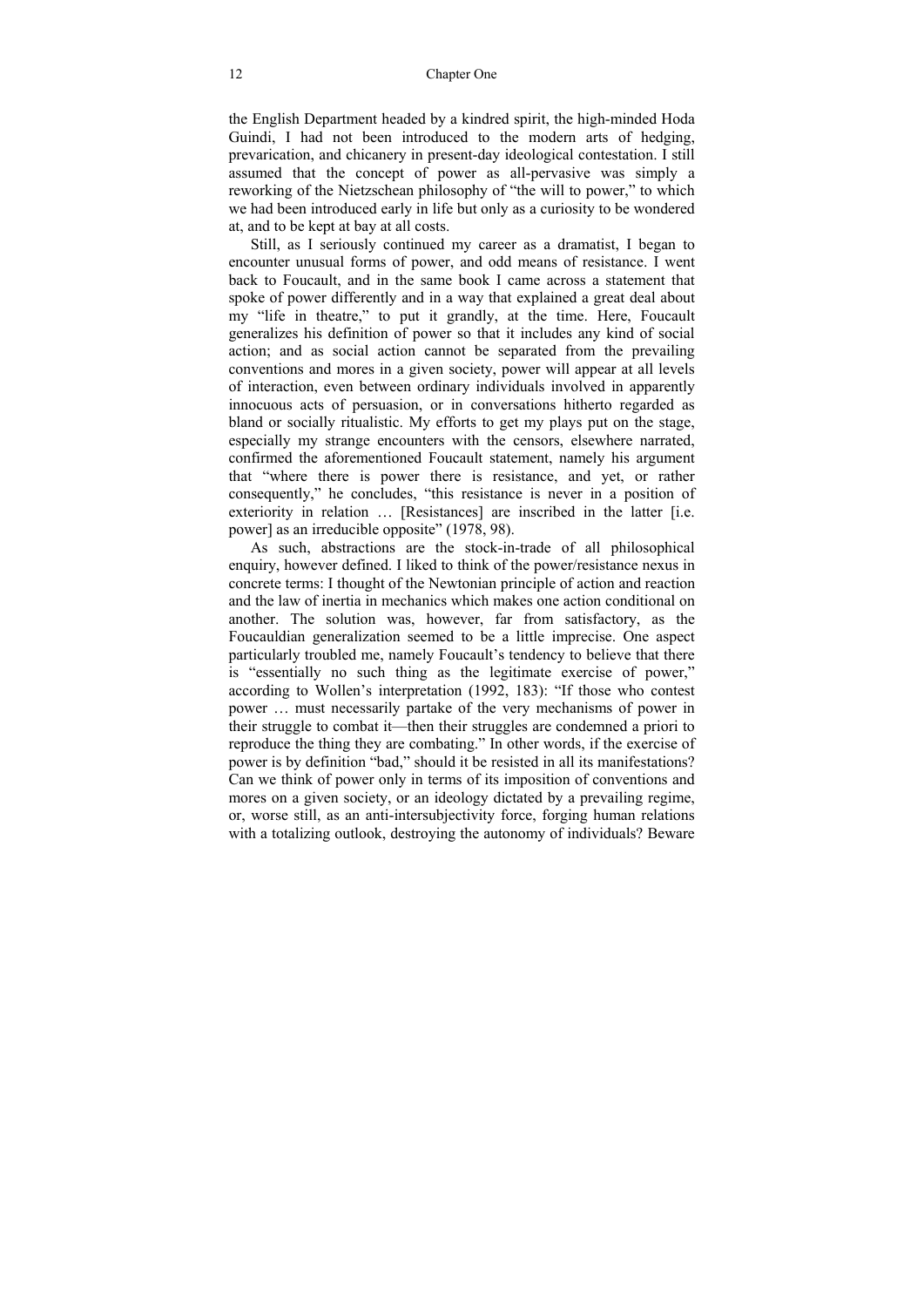of the temptation to cite instances from history if you like to claim there is such a thing as benign power, for then you'll be accused of logo-centrism and bring the wrath of Derrida upon your head; and if the benevolent ruler happens to be a man, say Omar Ibn Al-Khattab, the charge will be identified as phallogocentrism!

It was a conundrum I painstakingly avoided. Especially as Foucault became popular in Egypt in the 1980s, I found that the more I read of this man's writings, the more confused I got regarding his (by now) wellknown triad of knowledge-power-resistance. As our first Cairo symposium on comparative literature drew to a close, with Foucault's ideas very much in the air, a Lebanese friend of mine (a former student in fact) bought me a book, *Unruly Practices: Discourse and Gender in Contemporary Social Theory* (1989), that had been recently published and which revived my interest in other works by Foucault. In a chapter entitled "The French Derrideans: Politicizing Deconstruction or Deconstructing politics," the author of that book, Nancy Fraser, had the gumption to tackle the issue head on:

The problem is that Foucault calls too many sorts of things power and simply leaves it at that. Granted, all cultural practices involve constraints. But these constraints are of a variety of different kinds and thus demand a variety of different normative responses … Foucault writes as if oblivious to the existence of a whole body of Weberian social theory with its careful distinctions between such notions as authority, force, violence, domination, and legitimation. Phenomena which are capable of being distinguished via such concepts are simply lumped together … As a consequence, the broad range of normative nuances is surrendered, and the result is a certain normative one-dimensionality. (69)

The passage was a clear invitation for me to read Max Weber, the only problem being that many of his works in German had not been translated (into English, that is), and, even if translated, were not available. When I came across something about him in English, I translated it into Arabic and it was duly published in *Fusul*, the Arabic periodical concerned with literary criticism. But criticism in the late 1970s and throughout the 1980s in Egypt took a decisively cultural turn, to the point of conflating "critical theory," a euphemism for a certain brand of Marxism, with "literary theory" as succinctly introduced by Jonathan Culler (*Literary Theory: A Very Short Introduction* [1997]) and, in Egypt and the Arab world, with "literary criticism" as we know it in our Arabic traditions, especially since the advent of New Criticism in the 1940s–50s. When I got hold of Weber's *Sociology of World Religions* translated and included in a huge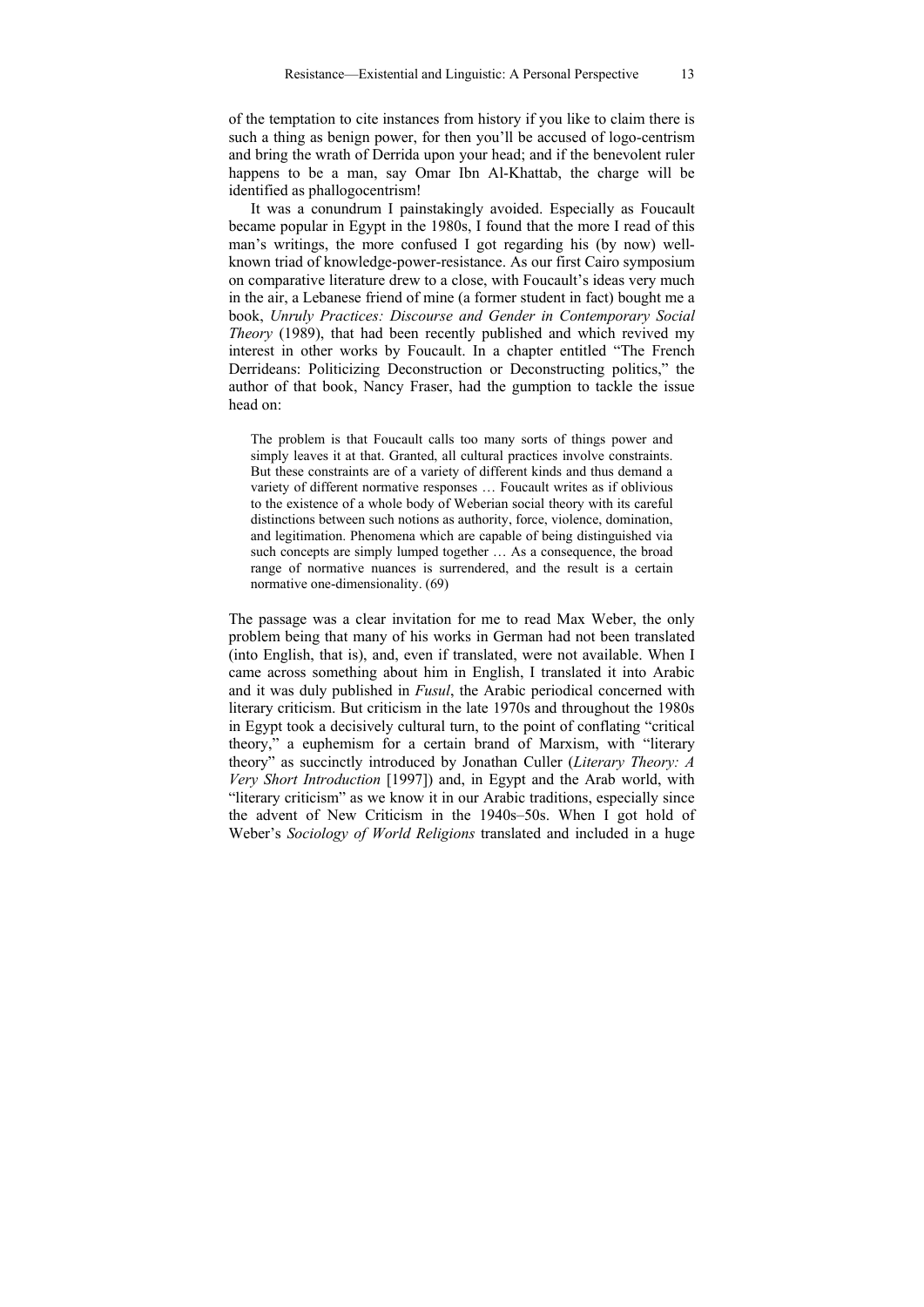volume entitled *From Max Weber* under a different title, "Religious Reflections of the World and their Directions" (323–59), I found more than I had bargained for—I found a philosophical concept of art that exceeded my most sanguine expectations; but that I shall come to later. My immediate concern, however, is the Foucauldian triad.

Armed with the Weberian five categories of power—authority, force, violence, domination, and legitimation—I could see power at work everywhere I went. My Arabic play الغربان] *The Crows*] was staged in 1988 and scheduled to be televised in 1989. However, it was banned by the censor at the last minute when he heard that the play dealt with an apparent famine, manufactured by a number of wheat-growing peasants. In that play, I employed the power-resistance conflict in the verbal games of a sycophantic government minister, a hypocritical poet, and the myrmidons of the Sultan. Particularly caustic for the censor was my vindication of the innate freedom of women in the Egyptian countryside, apart, of course, from the mordant sarcasm of the ruler. Just as had happened back in 1964 when my الغربي البر] *The West Bank*] was put on the stage, brilliant writers and critics, such as Saa'd Wahba and Ragaa' Elnakkash (no less), advised me to keep clear of such heady ideas, and Mahmud Alsheaity, then head of the State Publishing House, commenting on my earlier play حالوة ميت] *Meet Halawa*] (1979) whispered to me: "if you like comedy so much, why ridicule the regime? Can't you write romantic comedies?"

The ban on televising my play was a watershed. In collaboration with the late Samir Sarhan, I wrote a documentary entitled *Journey of Enlightenment*, staged in 1990, in which I said what I wanted, channelling my thought through the work of three exponents of Egyptian "freedom": 'Al-Aqqad, Al-Rafi', and Taha Hussein. The authorities were definitely uncomfortable about the performance and, though not a popular success, the reaction of the audiences was enough to alert the censors to the dangers of dealing with potentially flammable ideas on the stage. Its run was cut short, but I was now completely absorbed in tracing the intricacies of the verbal games of power and resistance.

In my following play السلطان قصر في جاسوس] *A Spy in the Sultan's Palace*] (1990), I questioned the claim made by every ruler to be enacting God's will. This was the central ploy, in an incident taken from the history of Egypt in the early fourteenth century when the Tartars had swept over the Arab East, ransacking Iraq and then the Levant, and were poised to invade Egypt. The irony is that when the Tartars were eventually converted to Islam, the situation hardly changed: each side believed they were heaven-inspired, and it took brute force to ensure the dominance of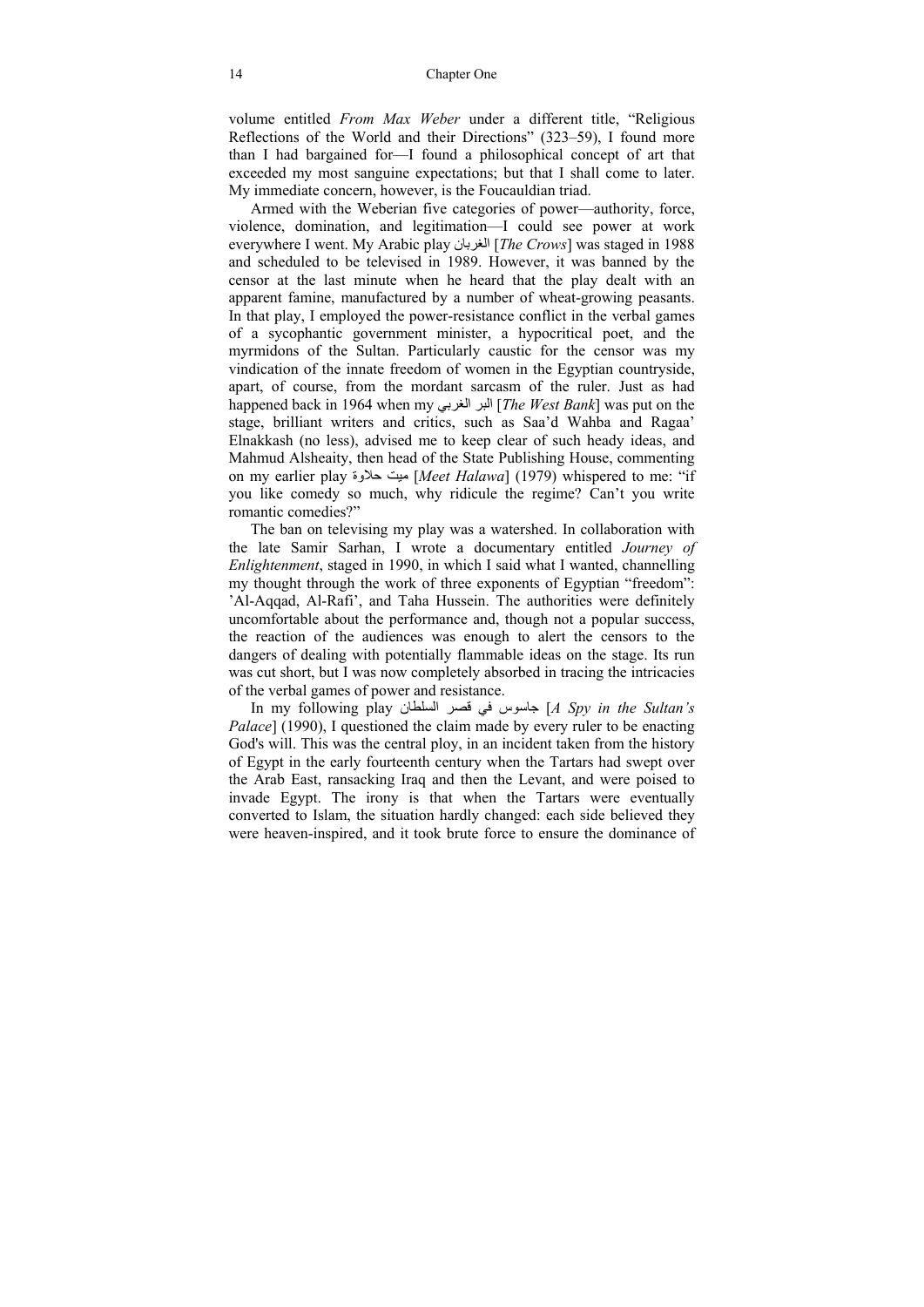one over the other. If, just for the sake of argument, we exclude the transcendental claims, we shall easily see the Nietzschean view of power—that is, power for itself, not instrumental power—revived by Heidegger and his French followers, or his advocates, in the twentieth century. Verbal games pale into insignificance; we see neither Dr. Berne's "games" nor Wittgenstein's "language games": we see nature red in tooth and claw. On the way back to Egypt, having vanquished the Tartars, the Egyptian army stopped over in Bilbis, somewhere east of the Nile Delta, where Outuz, the Egyptian ruler and commander of the triumphant army, was killed by his second in command, El-Zahir Beibars (بيبرس الظاھر (who declared himself a new ruler. This is a fascinating episode in Egyptian history creatively handled by the gifted playwright Hammuda in his masterpiece *Ibn Al-Balad.*

From the point of view of cultural criticism, one may easily see in it an eloquent illustration of Carl Schmitt's concept of "decisionism." Here is a ruler capable of taking a decision *ex nihilio*. Here is a hero who defied all the constrictions of rationalist thought and decided *on the spot* that he should rule Egypt. No resistance can now be brooked, as the sword spoke louder than words as the Arab poet Abou Tamam authoritatively said:

The sword's reports are truer than letters: Its sharp edge separates reality from illusions.

In other words, power now takes the form of "force," physical and irrevocable. And as Baibars was made "into" a popular hero, around whose exploits a whole folkloric tradition took form, complete with song and dance, in Germany the arch-decisionist assumed absolute power with the Enabling Act of March 1933, showing how his "populist" ideas served to entrench his sole power. Though the comparison is necessarily relative, a similar situation has existed in Egypt since the 1952 *coup d'état* that eventually developed into a revolution.

Let us temporarily suspend value judgement as Foucault and Derrida do, but concentrate on the structure of the mechanism of power and resistance in the two situations. In each we find the Nietzschean ideal of a man worthy of respect: a man who wills power and gets it. Thereafter follows domination, and the twin Weberian categories of authority and legitimation. For this, each leader requires apologists and philosophers, especially such writers as can interpret his decisionism as inspiration, a call from above. Having banished transcendentalism altogether, God included, Heidegger had to find a substitute in "Being"; it is the destiny of being that spoke through the Fuhrer, he says; though in our case, it was the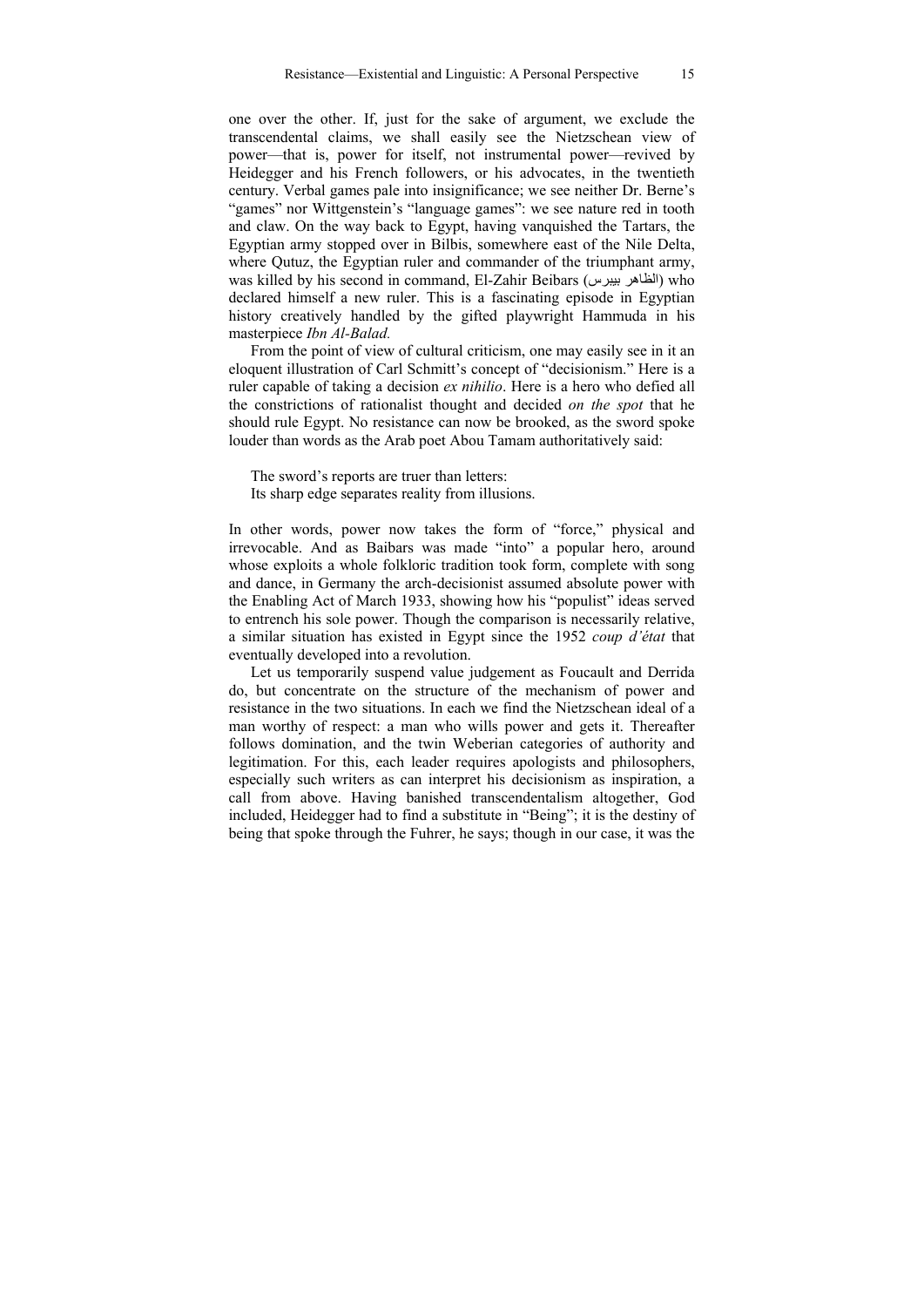will of God, embodied in the high values of revealed religion, that gave his authority Weberian legitimacy. The leader may be of military provenance, but he is *not* required in the Egyptian situation to exhibit military ingenuity or achieve victory in any battle: he is held higher than these temporal, if not profane, ends.

Most of us, me included, are nostalgic for the days of power found in the sense of national pride restored by the leader. A whole rhetorical tradition was built on the images of leaders who verbally recovered the value of individual men and women, painted a rosy picture of the future of our country, and appeared to be capable of military exploits worthy of our Ancient Egyptian heritage. Some people actually believed that Muhammad Ali's dominance over the Arab East could be repeated. Those were heady days, requiring no philosophy but, most importantly, we were all young. It is the same feeling which Wordsworth had in the days of the French Revolution, with "France standing on the top of Golden hours. And human nature seeming born again." "Bliss was it in that dawn of being to be alive," he says. "To be young was very heaven."

It may be difficult to disentangle myself from the nostalgia and the sense of the good old days, but for a scientific discussion of power and resistance, I found structural parallels in the interwar situation in Germany and the Egyptian Revolution. Both leaders believed in military discipline, both were populist, speaking of democracy, and both had immense popular backing. Both had brands of socialism variously qualified, as national socialism and Arab socialism, which were publicized by semiphilosophers and true philosophers, people who wholeheartedly supported the posited political creed and accused their detractors of high treason. Both "philosophies" were formally against metaphysics, though the Egyptian brand of this trend was more Cartesian than Heideggerian—that is, allowing for the duality of body and soul, rather than totalizing everything in Being. Both thought of their nations in racial (not racist) terms, one believing in the Aryan race, the other in the Arab race (having suspended any recourse to value temporarily); one believed he needed *lebensraum* and so sent his troops into other countries, the other believed he needed to export the "revolution" and gain allies in other countries, sending his troops into them. Each had an amazingly essentialist outlook; and each seemed to believe in military might, but while one was backed by a real fighting army, the other was backed by linguistic might—real linguistic might.

Structural parallelism apart, substantive questions condition the quality of resistance that each exercise of power engendered. In Europe, resistance was truly philosophical and the thinkers who resisted national socialism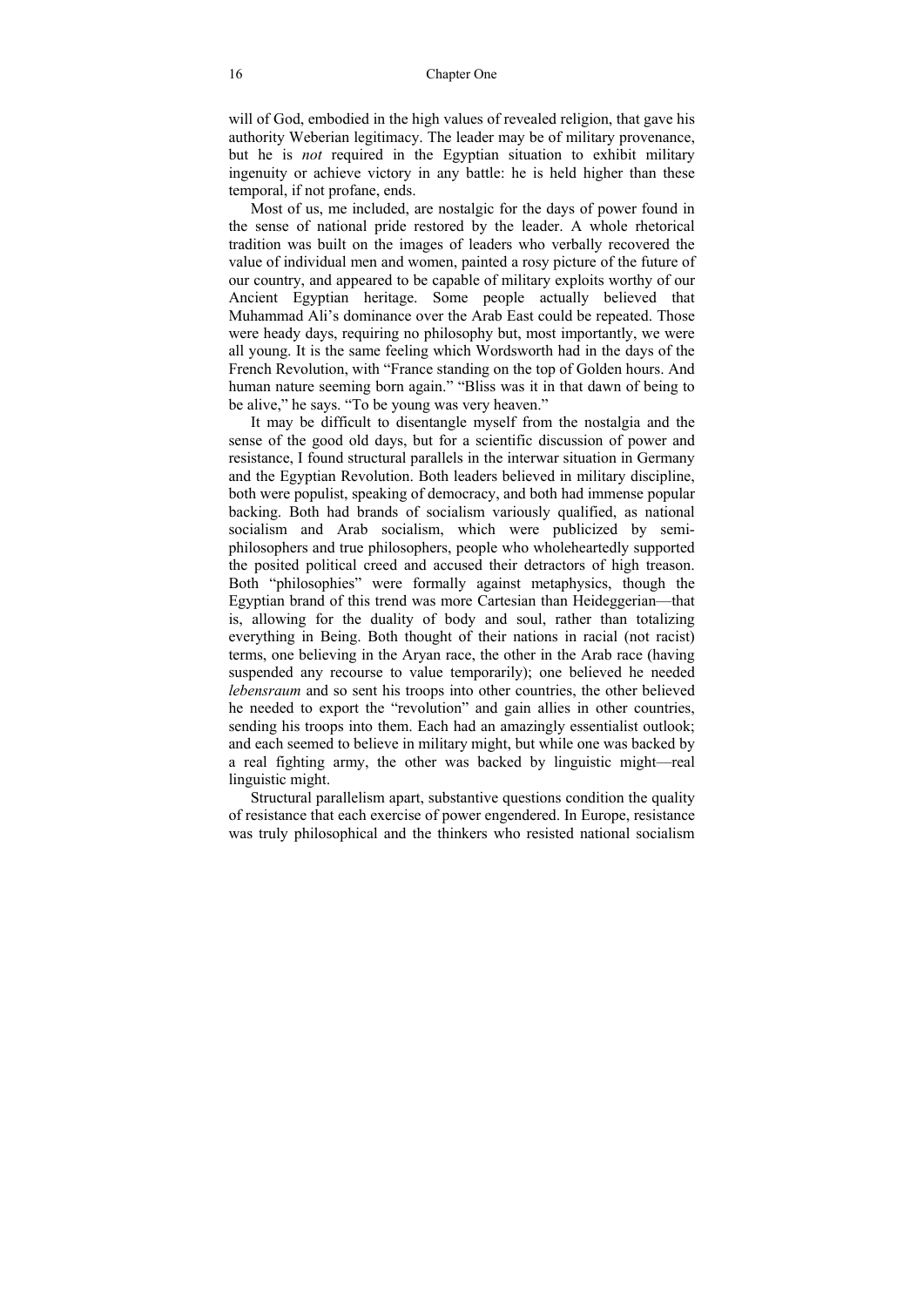left for the USA where Horkheimer and Adorno, for instance, worked and produced weighty and influential books. In Egypt, however, resistance mainly took the form of a return to metaphysics, in this case a reborn faith in God. Mustapha Mahmoud was a famous anti-metaphysical writer, and at one time was hailed as the first ever Arab philosopher, especially during his atheist phase, when he wrote pseudo-scientific articles. Liberal thinkers in Europe had contested "foundationalism," followed by the critical theorists who tried, successfully in many cases, to present Marxism in a new key. They were opposed to German Idealism, together with the efforts of the Vienna Circle and the Frankfurt School in the reformulation of theories of truth, ethics, and epistemology. All Mahmoud did, however, was to present rudimentary scientific facts drawn from his study of medicine. I remember one article of which he was most proud, about the secret of the long life of a tortoise, which he attributed to near inactivity, while in contrast more active animals had shorter spans of life. Still a schoolboy, I was fascinated by the human analogy the argument implied. It wasn't until much later that I realized it was no more than a poetic vision, and had nothing to do with science proper. Soon enough, with the demise of the Arab dream after the 1967 defeat, many of the more vociferous of the leader's supporters beat a regular retreat, showing that they still believed in God and that metaphysics was not so bad after all. In his *Return of Consciousness*, Tewfik Al-Hakim summed up the reaction of many intellectuals to the flawed system that was based on language, and that had led to such humiliation.

The effect of the debacle was astounding. Pondering the disaster, many hitherto staunch supporters of the regime were literally dumbfounded. Some had a nervous breakdown, and a famous poet was sent to Russia for psychiatric treatment; others soon declared that they were cured of the atheism which had made them believe in the "power of man," and now they had regained their faith in God. Major hierophants of "Arab socialism" sought to justify their stance claiming that the "theory" was valid ("Look at the Soviet Union," they pointed out), but that the application was faulty; the leader was blameless, but our capitalist enemies could not stomach such a visionary leader whose policies did not serve their interests and so plotted to bring him down. They had a point, in fact, but the validity of their argument went against the grain. Their voices were drowned out by the general realization, gradually taking shape, that the rhetorical structure had fallen—"with hideous ruin and combustion," as Milton would put it—with the devastating military defeat. The Return to God, and to metaphysics, was inevitable. I remember in 1969 when my wife and I were enjoying a concert at the Royal Albert Hall in London,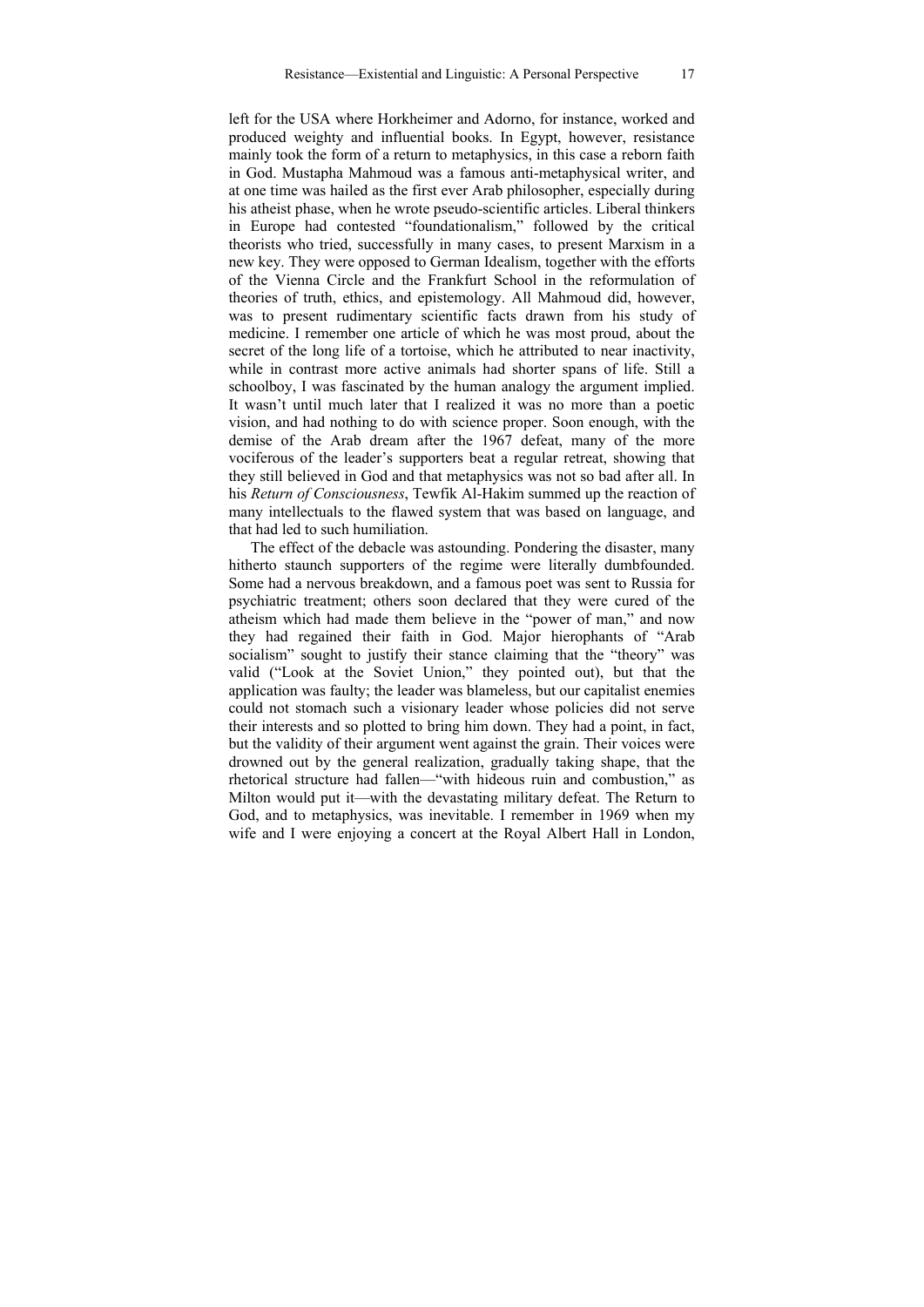given by 'Abdul-Halim Hafiz, and a member of the audience was overcome by emotion when the singer spoke of Jesus Christ, invoking the power of the Lord to help the Arabs at their darkest hour, so to speak, and began to whimper audibly. Suddenly, a Palestinian sitting next to him shouted in anger, "now you know there's a God, don't you, you Pharaonic atheists!"

Now resistance to the power of that regime, for long silenced by the regime's secret police and specially trained henchmen, took the twin forms indicated in the title of this address—that is, *existentially* and *verbally*. The realization of the nature of the disaster was, as I have said, gradual: it took a couple of years for the people to internalize what had in fact happened. And as the prospects of change were almost ruled out, with the same ruling clique firmly in place, the first existential form of resistance took place. Under immense pressure to grant a modicum of freedom to the people, the regime allowed citizens to actually leave the country. This was first greeted with suspicion: can one actually go out of the country if one so wished? After all, it had taken me nearly seven months in 1964–5 to get an exit visa, and my old passport gave me the right to visit Libya only, then under the monarchy, and regarded as unattractive (before the discovery of oil, that is). Things were different now: in 1968–9, according to official figures, about one quarter of a million persons left the country, some for good, some temporarily. As resistance, this departure meant substituting *Sein* for *Dasein*, in Heideggerian terms; that is, people exchanged presence for existence. As a friend of mine owned up to me at the time, "I can only exist where I can speak my mind; and I do mean now to exist." He was on his way to Canada to immigrate permanently; others left for other destinations, and as more oil-rich Arab countries appeared on the map, many Egyptians were quick to exchange their homeland for other places, forming new Egyptian colonies as though to stress their existence.

As opposed to this form of what some have described as "negative resistance," a huge battalion of writers and artists showed how art could be a truly positive form of resistance. Novels, plays, and poems continued to be produced, embodying disenchantment with the carceral society that remained unchanged, in spite of the military defeat. A common joke at the time was that after the death of the leader (physically this time), some still wanted him to rule rather than a member of the old military junta. Incidentally, some of those who had gained prominence under the power of the dead leader felt that the new regime, not much different in essence, frowned upon them or was at least unsympathetic to their socialist sentiments, and so ran away for short or long stays abroad. The real artists, however, whatever their ideological leanings, produced masterpieces that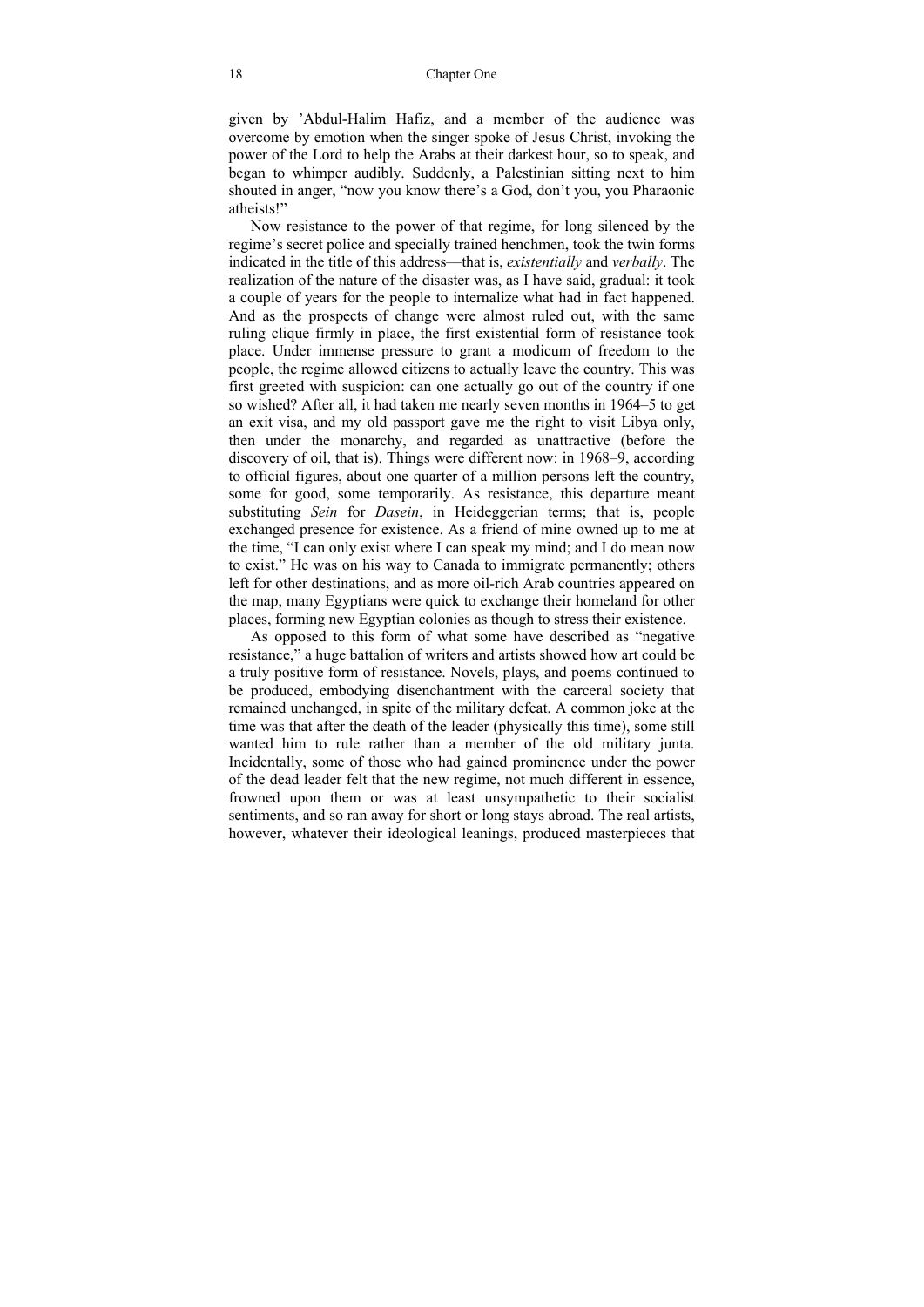showed that Foucault's appeal to the "other of Reason," "unreason," or madness could be used as a tool in the exercise of resistance. But I think it is perhaps the Weberian view of art, referred to in the above-quoted book, that should help us to understand how art came to constitute the language of positive resistance. His view is naturally general, pertaining primarily to the role of art in Western capitalist societies, within what he calls the "Aesthetic Sphere"; but, for our purposes, it explains how Arabic dramatists in Egypt were fascinated with the theatre of the absurd, and why they preferred to translate the term as الالمعقول) absurd). This was Foucault's "the other of Reason," as elaborated in great detail in his *Madness and Civilization* (1965), especially as he attributed truly ethical and epistemological significance to the study of "unreason." Meanwhile, Weber (1922) encapsulates the power of art in its liberating effect; in this book he says, "[under] the … intellectualism and rationalization of life … art becomes a cosmos of more and more consciously grasped independent values, which exist in their own right" (342).

According to Wollen's interpretation, "Foucault must invoke as a source of resistance an entity (or entities) that exists at a *total remove* from the dominant manifestation of 'power-knowledge.' In principle, such resistance must assume the form of a primordial, presocialized otherness, such as madness" (1992, 183). Wollen may not be too far off the mark, if we understand "madness" as what Foucault sees as the vast human resources condemned to obscurity, to silence, and to repression by the exercise of "Reason." In madness he found "natural qualities" that are liberated but which, being opposed to social norms, must be disciplined or punished. The rule of Reason cannot accept the presence of such "other of Reason" which threatens its power: it fights it, banishes it, or brands it as madness. In fact, as I read Foucault's explanation (and vindication) of madness, I remembered the words of Theseus in *A Midsummer Night's Dream*: "The lunatic, the lover and the poet/Are of imagination all compact." Seen in the light of the Shakespearean line, Foucault's claim seems to make sense: in it we see the Weberian independent values which true art embodies.

In Arabic drama, such independence was achieved by going to history, as though to create situations with values unrelated to the present but which in fact help the audience to make better sense of their immediately lived experience. For the "other of Reason," many dramatists enjoyed writing in the manner of the Theatre of the Absurd. Tewfik Al-Hakim did both. He wrote some avowedly "absurd" plays, namely *O Tree-Climber*, *The Fate of a Cockroach*, *Food for Every Mouth*, and one long play by his own admission designed to represent the conflict between power and the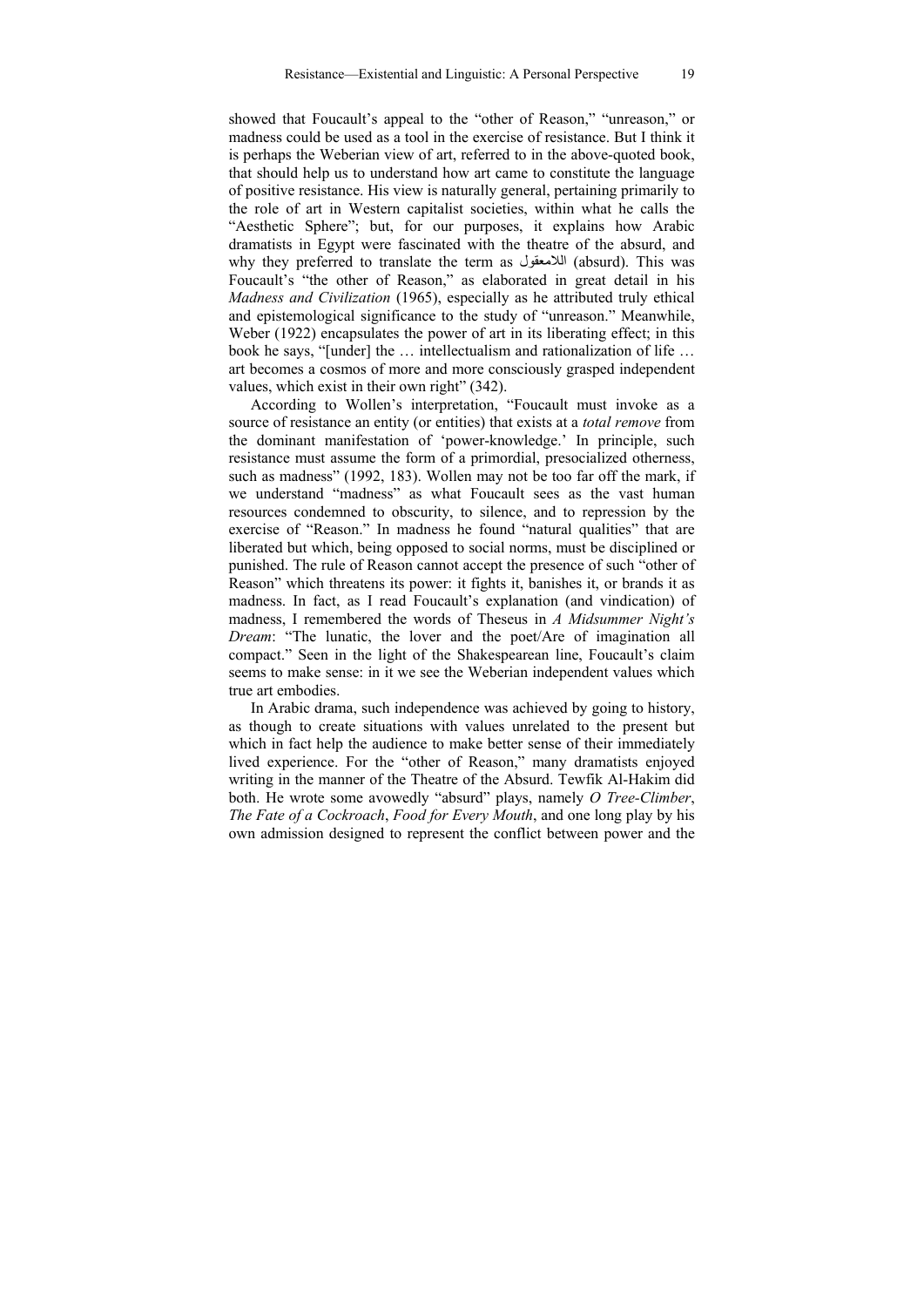law, *The Sultan's Dilemma*. Both kinds represented art as a language of resistance; and in each case we have an absurd situation created by the "other of Reason." Even the "law" in the latter play must be seen as a product of "unreason," specifying that if a powerful man, in Nietzschean terms, ascends to the throne when, in fact, he had once been a slave (most of the Mamelukes who ruled Egypt in the era prior to the Turkish occupation in 1521 were European slaves), his legitimacy requires that he must be "freed" first (more on this later). The solution was that someone should buy him and "free" him before allowing him to exercise his power. When the buyer happens to be a prostitute, the "other of Reason" takes centre stage. Similar handlings of bizarre situations in the drama of the period occur prominently in the works of Mikhail Roman, Saa'd Wahba, and Rashad Rushdy. Salah 'Abdul-Saboor's five plays in verse, written in 1969, in a sudden flowering of genius comparable only to Keats's, show to what extent the "other of Reason" was used as a language of resistance. Lewis 'Awad, the most authoritative critic of the time (and of all time I would say), wrote two reviews of *O Tree-Climber* in *Al-Ahram* in two successive weeks, presenting two contradictory interpretations: one showing that it is indeed in the "absurd" tradition, exploring its "other of Reasonness" features, the other suggesting that it is a philosophical meditation on the nature of absolutism. When I asked him which approach he preferred, he answered with a question: "Which do *you* prefer?" It was a question for which I had no answer, and still do not.

With the benefit of hindsight, I can now see that it was the rhetorical nature of the regime's power that generated the language of resistance as "art." While people still debated some of the Weberian categories of power—authority and legitimation—the air was vibrant with lively contestation, or "academic bombardment," with argument pitted against argument, and all things seemed to show that the language of power had met its equal in a superior language of resistance—art.

In my anthology of *Modern Arabic Poetry* in Egypt (1986) I offered examples of 'Abdul-Saboor's lyrical poetry of resistance. Shortly after the 1967 war, in a little volume of verse, he struck hard at the highfalutin claims of that era about the Arabs being a united nation credited with glorious deeds. *Meditations on a Wounded Time* shows in poem after poem how ridiculous such claims were. Here, the poet draws pictures of the Arab past where the single ruler—as Caliph, as provincial governor, as small official—practices dictatorial rule. The typical Arab potentate in the poetry of Salah 'Abdul-Saboor was a sensual man given to a life of pleasure, perhaps as a result of the sudden affluence brought about by the riches gained from the newly-conquered lands in the past, or from the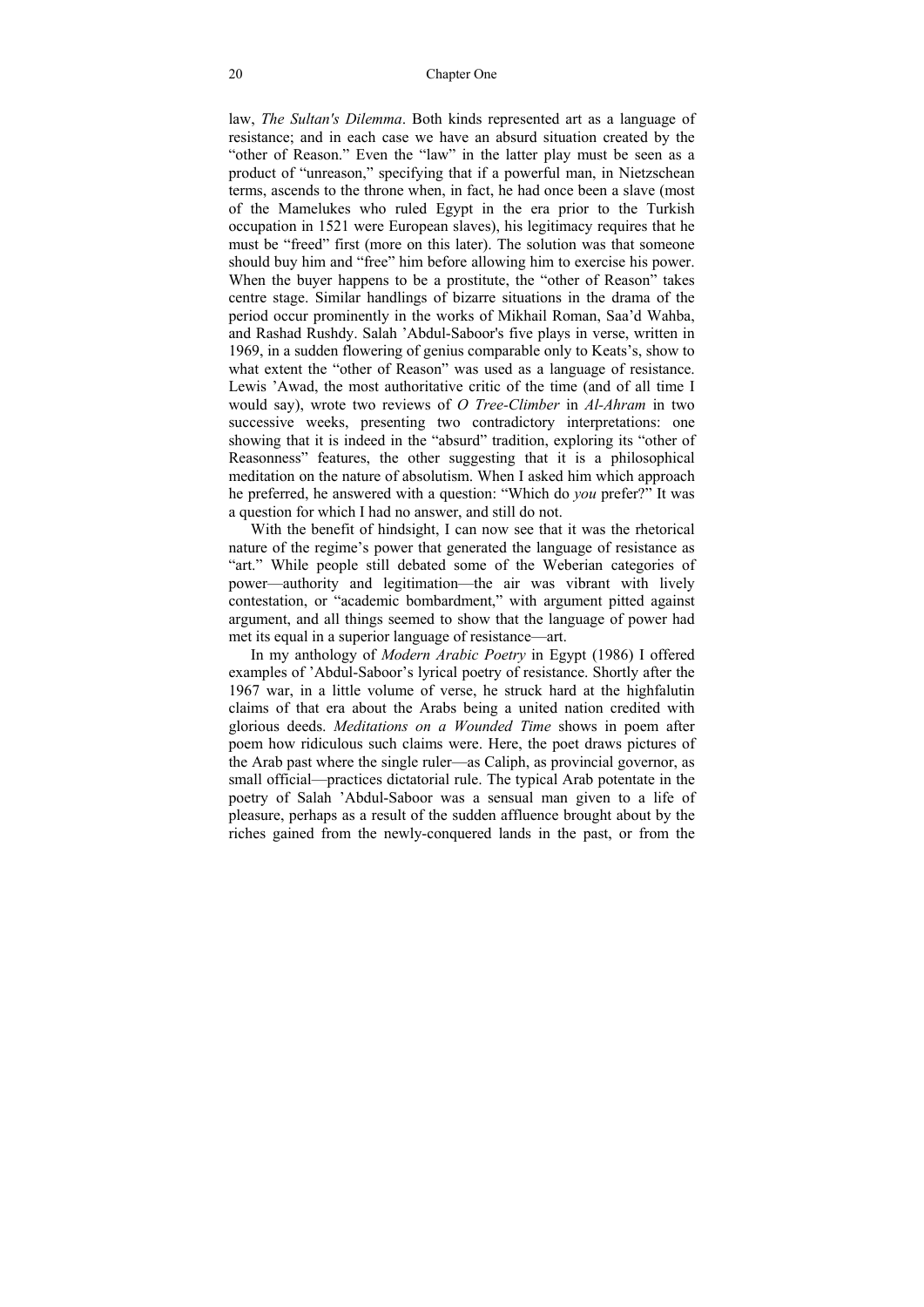newly-acquired oil-wealth at present. The poet here resorts to parody to portray these rulers as surrounded by sycophants and self-seekers and uses classical Arabic to recreate the vaunted past in painfully grotesque forms. Influenced by the great thinkers of the time, he could no doubt reveal the consequences of the monopoly of power by one individual—the crushing military defeat, the loss of Sinai, the oil wells in the Gulf of Suez, and the Suez Canal revenues.

Equally problematic and prominent in the aforementioned volume was the concept of freedom. It was Zaki Naguib Mahmoud who showed that this concept had been handed down from our ancestors almost intact: a free man was the opposite of a bondman. To be born in slavery meant that a man was not in possession of his full rights as a human being: he would not be in command of himself, drawing his power *and* will from those of his master. This was equally true of both sexes, of course, but slave girls had a lurid history in major works of Arabic literature, such as *al-Aghani* and the great *One Thousand and One Nights*. The word "free" and its cognates, therefore, carried nothing of the modern political or intellectual significations. It was the "free men," not the slaves, who were required to fight for their country; they could own property (including human chattel) and engage in properly organized matrimonial arrangements. This historical feature, bequeathed by the Roman Empire to the people of the Arab east, was truly a stumbling block confronting the exponents of enlightenment, notably Taha Hussein. In his *The Future of Culture in Egypt*, Hussein could advocate the adoption of Western culture *in toto*, claiming that ours was a Mediterranean culture, but his totalizing effort floundered on the tradition of bondage. It may appear odd to hear the famous advocate of women's rights in Egypt, Huda Sha'rawi, as late as 1924 proudly stating that slaves in her household were kindly treated. Now regarded as a harbinger of the feminist movement in the interwar period, her memoirs show that the tradition of contrasting freedom with slavery did not die outright, even with the royal decree prohibiting the use of slaves in household work. In Saudi Arabia, King Faysal, a truly enlightened man, God rest his soul, ordered an official ban on slavery in 1961.

Our language, therefore, as used in opposing domination—that is, as a resistance tool—militated against the adoption of the modern concept of freedom for quite a while. A distinction had to be made in this connection between the word "servant," as applied to all people as God's worshippers (الله عباد (and as applied to a caste of slaves originally captured in war and "sold to slavery" (as Othello recounts to Desdemona's father), or as later captured by the European slave-traders in Africa. As in English, and